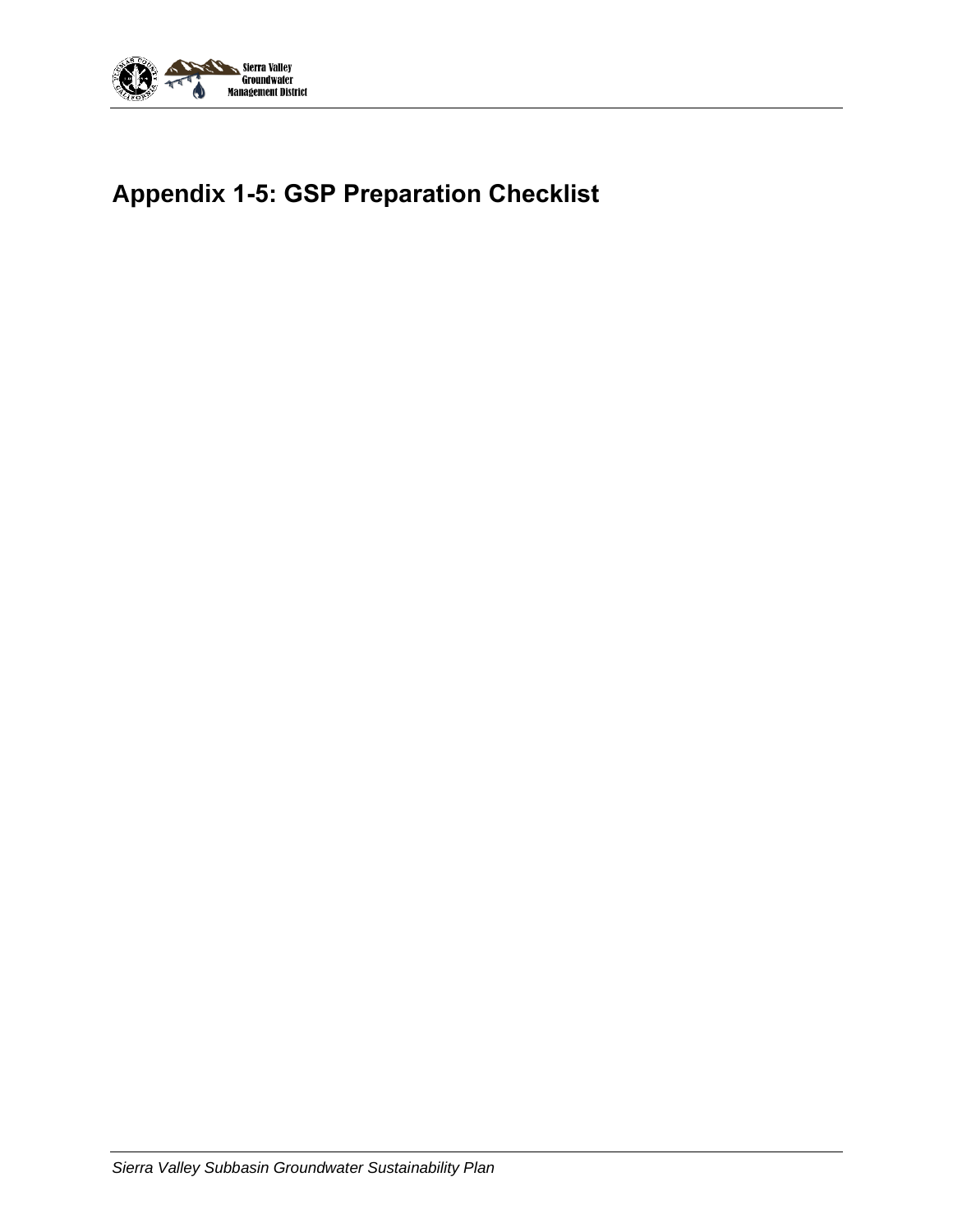| Article 5.           | <b>Plan Contents for Sierra Valley Basin</b>                                                                                                                                                                                                                                                                                                          |                                   |                                     | <b>GSP Document References</b>     |                                   |              |
|----------------------|-------------------------------------------------------------------------------------------------------------------------------------------------------------------------------------------------------------------------------------------------------------------------------------------------------------------------------------------------------|-----------------------------------|-------------------------------------|------------------------------------|-----------------------------------|--------------|
|                      |                                                                                                                                                                                                                                                                                                                                                       | Page<br><b>Numbers</b><br>of Plan | <b>Or Section</b><br><b>Numbers</b> | <b>Or Figure</b><br><b>Numbers</b> | <b>Or Table</b><br><b>Numbers</b> | <b>Notes</b> |
| § 354.               | <b>Introduction to Plan Contents</b>                                                                                                                                                                                                                                                                                                                  |                                   |                                     |                                    |                                   |              |
|                      | This Article describes the required contents of Plans submitted to the Department for evaluation,<br>including administrative information, a description of the basin setting, sustainable management<br>criteria, description of the monitoring network, and projects and management actions.<br>Note: Authority cited: Section 10733.2, Water Code. |                                   |                                     |                                    |                                   |              |
|                      | Reference: Section 10733.2, Water Code.                                                                                                                                                                                                                                                                                                               |                                   |                                     |                                    |                                   |              |
| <b>SubArticle 1.</b> | <b>Administrative Information</b>                                                                                                                                                                                                                                                                                                                     |                                   |                                     |                                    |                                   |              |
| § 354.2.             | Introduction to Administrative Information                                                                                                                                                                                                                                                                                                            |                                   |                                     |                                    |                                   |              |
|                      | This Subarticle describes information in the Plan relating to administrative and other<br>general information about the Agency that has adopted the Plan and the area covered by<br>the Plan.<br>Note: Authority cited: Section 10733.2, Water Code.<br>Reference: Section 10733.2, Water Code.                                                       |                                   |                                     |                                    |                                   |              |
| § 354.4.             | <b>General Information</b>                                                                                                                                                                                                                                                                                                                            |                                   |                                     |                                    |                                   |              |
|                      | Each Plan shall include the following general information:                                                                                                                                                                                                                                                                                            |                                   |                                     |                                    |                                   |              |
| (a)                  | An executive summary written in plain language that provides an overview of the Plan<br>and description of groundwater conditions in the basin.                                                                                                                                                                                                       | 8:19                              | Executive<br>Summary                |                                    | ES-1:ES-2                         |              |
| (b)                  | A list of references and technical studies relied upon by the Agency in developing the<br>Plan. Each Agency shall provide to the Department electronic copies of reports and<br>other documents and materials cited as references that are not generally available to the<br>public.                                                                  | 312:320                           |                                     |                                    |                                   |              |
|                      | Note: Authority cited: Section 10733.2, Water Code.                                                                                                                                                                                                                                                                                                   |                                   |                                     |                                    |                                   |              |
|                      | Reference: Sections 10733.2 and 10733.4, Water Code.                                                                                                                                                                                                                                                                                                  |                                   |                                     |                                    |                                   |              |
| $§$ 354.6.           | <b>Agency Information</b>                                                                                                                                                                                                                                                                                                                             |                                   |                                     |                                    |                                   |              |
|                      | When submitting an adopted Plan to the Department, the Agency shall include a copy of<br>the information provided pursuant to Water Code Section 10723.8, with any updates, if<br>necessary, along with the following information:                                                                                                                    |                                   |                                     |                                    |                                   |              |
| (a)                  | The name and mailing address of the Agency.                                                                                                                                                                                                                                                                                                           | 33                                | 1.3                                 |                                    |                                   |              |
| (b)                  | The organization and management structure of the Agency, identifying persons with<br>management authority for implementation of the Plan.                                                                                                                                                                                                             | 34:35                             | 1.3.1                               |                                    |                                   |              |
| (c)                  | The name and contact information, including the phone number, mailing address and<br>electronic mail address, of the plan manager.                                                                                                                                                                                                                    | 33                                | 1.3                                 |                                    |                                   |              |
| (d)                  | The legal authority of the Agency, with specific reference to citations setting forth the<br>duties, powers, and responsibilities of the Agency, demonstrating that the Agency has<br>the legal authority to implement the Plan.                                                                                                                      | 35:36                             | 1.3.2                               |                                    |                                   |              |
| (e)                  | An estimate of the cost of implementing the Plan and a general description of how the<br>Agency plans to meet those costs.<br>Note: Authority cited: Section 10733.2, Water Code.                                                                                                                                                                     | 804:840                           |                                     |                                    |                                   | Appendix 5-1 |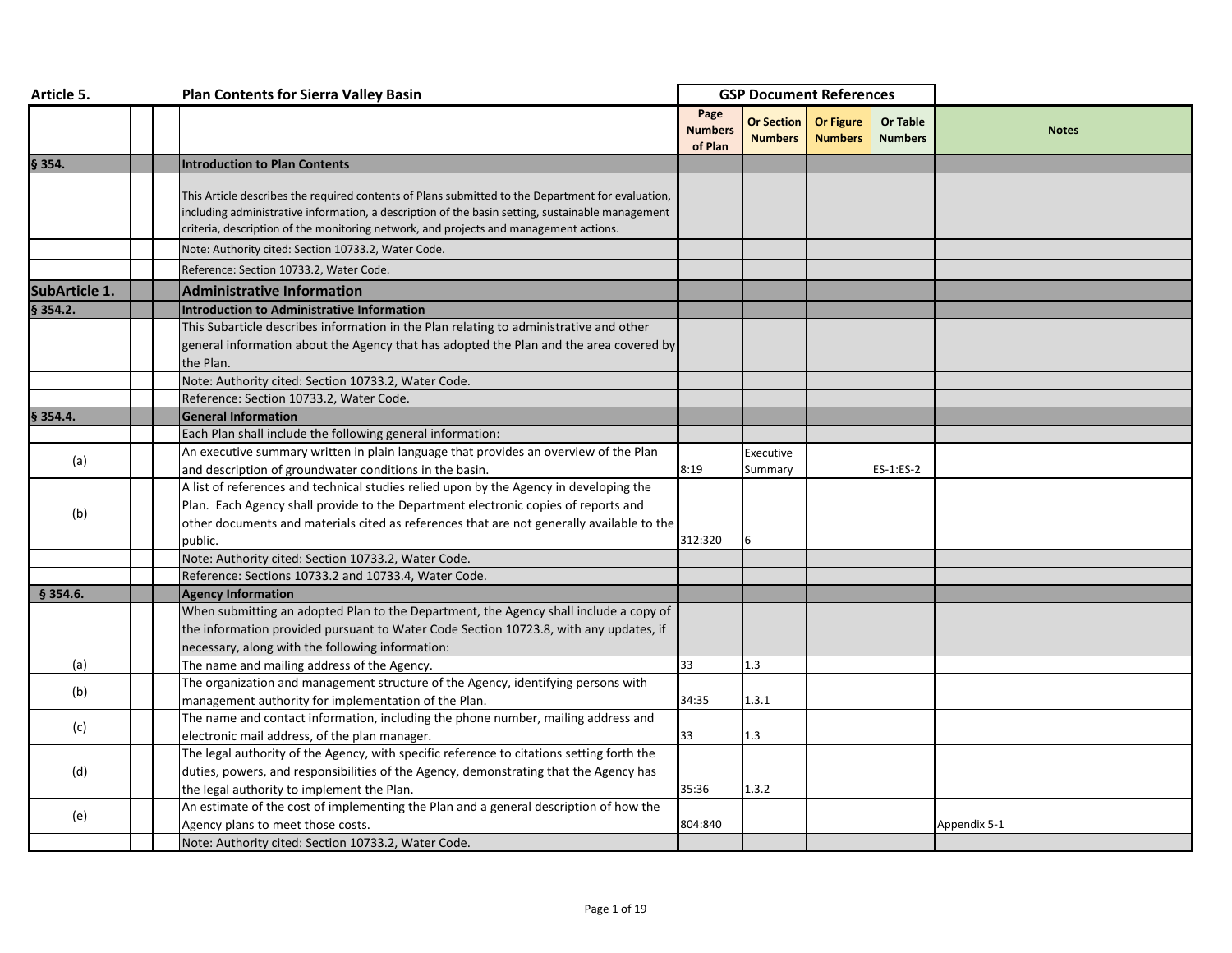|          |     |                                                                                                                                                                                                                                                                                                                                                                                                                                 | Page<br><b>Numbers</b><br>of Plan | <b>Or Section</b><br><b>Numbers</b> | <b>Or Figure</b><br><b>Numbers</b> | <b>Or Table</b><br><b>Numbers</b> | <b>Notes</b>                                               |
|----------|-----|---------------------------------------------------------------------------------------------------------------------------------------------------------------------------------------------------------------------------------------------------------------------------------------------------------------------------------------------------------------------------------------------------------------------------------|-----------------------------------|-------------------------------------|------------------------------------|-----------------------------------|------------------------------------------------------------|
|          |     | Reference: Sections 10723.8, 10727.2, and 10733.2, Water Code.                                                                                                                                                                                                                                                                                                                                                                  |                                   |                                     |                                    |                                   |                                                            |
| § 354.8. |     | <b>Description of Plan Area</b>                                                                                                                                                                                                                                                                                                                                                                                                 |                                   |                                     |                                    |                                   |                                                            |
|          |     | Each Plan shall include a description of the geographic areas covered, including the<br>following information:                                                                                                                                                                                                                                                                                                                  |                                   |                                     |                                    |                                   |                                                            |
| (a)      |     | One or more maps of the basin that depict the following, as applicable:                                                                                                                                                                                                                                                                                                                                                         |                                   |                                     |                                    |                                   |                                                            |
|          | (1) | The area covered by the Plan, delineating areas managed by the Agency as an exclusive Agency<br>and any areas for which the Agency is not an exclusive Agency, and the name and location of any<br>adjacent basins.                                                                                                                                                                                                             | 39:44                             | $2.1:2.1.1.2$ 1:2.1.1-2             | $2.1.1 -$                          |                                   |                                                            |
|          | (2) | Adjudicated areas, other Agencies within the basin, and areas covered by an Alternative.                                                                                                                                                                                                                                                                                                                                        | 54                                | 2.1.1.2                             | $2.1.1 - 3$                        |                                   |                                                            |
|          | (3) | Jurisdictional boundaries of federal or state land (including the identity of the agency<br>with jurisdiction over that land), tribal land, cities, counties, agencies with water                                                                                                                                                                                                                                               | 39:49                             | 2.1.1                               | $2.1.1 -$<br>$4:2.1.1-5$           | $2.1.1 - 1$                       |                                                            |
|          |     | management responsibilities, and areas covered by relevant general plans.<br>Existing land use designations and the identification of water use sector and water                                                                                                                                                                                                                                                                |                                   |                                     |                                    |                                   |                                                            |
|          | (4) | source type.                                                                                                                                                                                                                                                                                                                                                                                                                    | 49                                | 2.1.1                               | $2.1.1 - 6$                        |                                   |                                                            |
|          | (5) | The density of wells per square mile, by dasymetric or similar mapping techniques,<br>showing the general distribution of agricultural, industrial, and domestic water supply<br>wells in the basin, including de minimis extractors, and the location and extent of<br>communities dependent upon groundwater, utilizing data provided by the Department,<br>as specified in Section 353.2, or the best available information. | 50:53                             | 2.1.1                               | $2.1.1 -$<br>$7:2.1.1-9$           | $2.1.1 - 2$                       |                                                            |
| (b)      |     | A written description of the Plan area, including a summary of the jurisdictional areas<br>and other features depicted on the map.                                                                                                                                                                                                                                                                                              | 39:74                             | 2.1                                 | $2.1.1 -$<br>$4:2.1.1-5$           |                                   |                                                            |
| (c)      |     | Identification of existing water resource monitoring and management programs, and<br>description of any such programs the Agency plans to incorporate in its monitoring<br>network or in development of its Plan. The Agency may coordinate with existing water<br>resource monitoring and management programs to incorporate and adopt that program<br>as part of the Plan.                                                    | 57:62                             | 2.1.2                               |                                    |                                   |                                                            |
| (d)      |     | A description of how existing water resource monitoring or management programs may<br>limit operational flexibility in the basin, and how the Plan has been developed to adapt<br>to those limits.                                                                                                                                                                                                                              | 61                                | 2.1.2.5                             |                                    |                                   |                                                            |
| (e)      |     | A description of conjunctive use programs in the basin.                                                                                                                                                                                                                                                                                                                                                                         | 65                                | 2.1.4.6                             |                                    |                                   |                                                            |
| (f)      |     | A plain language description of the land use elements or topic categories of applicable<br>general plans that includes the following:                                                                                                                                                                                                                                                                                           |                                   |                                     |                                    |                                   |                                                            |
|          | (1) | A summary of general plans and other land use plans governing the basin.                                                                                                                                                                                                                                                                                                                                                        | 61:63                             | 2.1.3.1                             |                                    |                                   | Appendix 2-2 provides background on historical<br>land use |
|          | (2) | A general description of how implementation of existing land use plans may change<br>water demands within the basin or affect the ability of the Agency to achieve sustainable<br>groundwater management over the planning and implementation horizon, and how the<br>Plan addresses those potential effects                                                                                                                    | 63                                | 2.1.3.2                             |                                    |                                   |                                                            |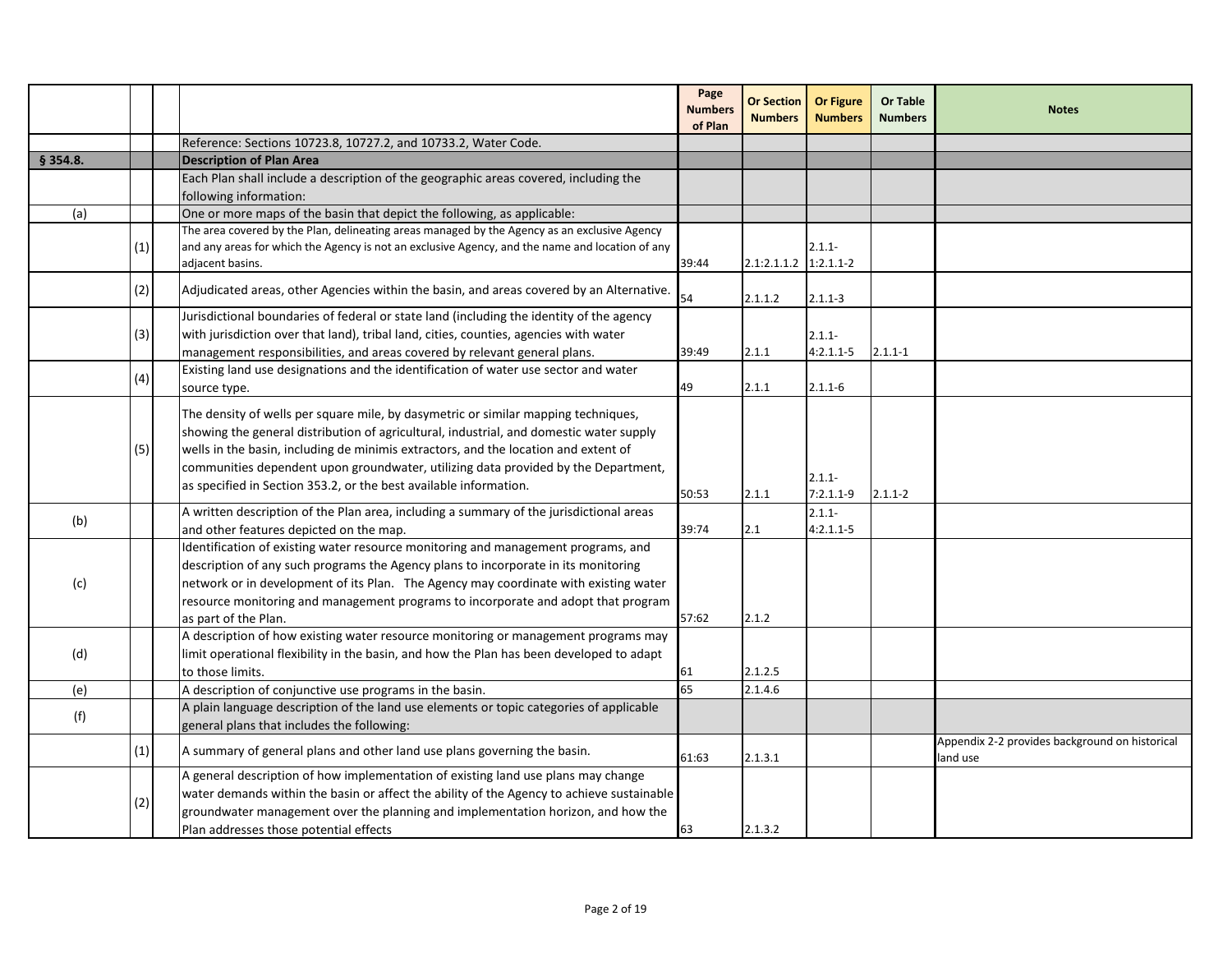|                      |     |                                                                                            | Page<br><b>Numbers</b><br>of Plan | <b>Or Section</b><br><b>Numbers</b> | <b>Or Figure</b><br><b>Numbers</b> | <b>Or Table</b><br><b>Numbers</b> | <b>Notes</b>                          |
|----------------------|-----|--------------------------------------------------------------------------------------------|-----------------------------------|-------------------------------------|------------------------------------|-----------------------------------|---------------------------------------|
|                      |     | A general description of how implementation of the Plan may affect the water supply        |                                   |                                     |                                    |                                   |                                       |
|                      | (3) | assumptions of relevant land use plans over the planning and implementation horizon.       |                                   |                                     |                                    |                                   |                                       |
|                      |     |                                                                                            | 63                                | 2.1.3.3                             |                                    |                                   |                                       |
|                      |     | A summary of the process for permitting new or replacement wells in the basin,             |                                   |                                     |                                    |                                   |                                       |
|                      | (4) | including adopted standards in local well ordinances, zoning codes, and policies           |                                   |                                     |                                    |                                   |                                       |
|                      |     | contained in adopted land use plans.                                                       | 63                                | 2.1.3.4                             |                                    |                                   |                                       |
|                      |     | To the extent known, the Agency may include information regarding the implementation       |                                   |                                     |                                    |                                   |                                       |
|                      | (5) | of land use plans outside the basin that could affect the ability of the Agency to achieve |                                   |                                     |                                    |                                   |                                       |
|                      |     | sustainable groundwater management.                                                        | 64                                | 2.1.3.5                             |                                    |                                   |                                       |
| (g)                  |     | A description of any of the additional Plan elements included in Water Code Section        |                                   |                                     |                                    |                                   |                                       |
|                      |     | 10727.4 that the Agency determines to be appropriate.                                      | 64:67                             | 2.1.4                               |                                    |                                   |                                       |
|                      |     | Note: Authority cited: Section 10733.2, Water Code.                                        |                                   |                                     |                                    |                                   |                                       |
|                      |     | Reference: Sections 10720.3, 10727.2, 10727.4, 10733, and 10733.2, Water Code.             |                                   |                                     |                                    |                                   |                                       |
| $§$ 354.10.          |     | <b>Notice and Communication</b>                                                            |                                   |                                     |                                    |                                   |                                       |
|                      |     | Each Plan shall include a summary of information relating to notification and              |                                   |                                     |                                    |                                   |                                       |
|                      |     | communication by the Agency with other agencies and interested parties including the       |                                   |                                     |                                    |                                   |                                       |
|                      |     | following:                                                                                 |                                   |                                     |                                    |                                   |                                       |
|                      |     | A description of the beneficial uses and users of groundwater in the basin, including the  |                                   |                                     |                                    |                                   |                                       |
| (a)                  |     | land uses and property interests potentially affected by the use of groundwater in the     |                                   |                                     |                                    |                                   |                                       |
|                      |     | basin, the types of parties representing those interests, and the nature of consultation   |                                   |                                     |                                    |                                   |                                       |
|                      |     | with those parties.                                                                        | 67:69                             | 2.1.5.1                             |                                    | $2.1.5 - 1$                       |                                       |
|                      |     | A list of public meetings at which the Plan was discussed or considered by the Agency.     |                                   |                                     |                                    | $2.1.5 -$                         |                                       |
| (b)                  |     |                                                                                            | 71:73                             | 2.1.5.3                             |                                    | $2:2.1.5-3$                       |                                       |
| (c)                  |     | Comments regarding the Plan received by the Agency and a summary of any responses          |                                   |                                     |                                    |                                   |                                       |
|                      |     | by the Agency.                                                                             | 459:511                           | App 2-4                             |                                    |                                   | Appendix 2-4 Comment Response Summary |
| (d)                  |     | A communication section of the Plan that includes the following:                           |                                   |                                     |                                    |                                   |                                       |
|                      | (1) | An explanation of the Agency's decision-making process.                                    | 69:70                             | 2.1.5.2                             |                                    |                                   |                                       |
|                      | (2) | Identification of opportunities for public engagement and a discussion of how public       |                                   |                                     |                                    | $2.1.5 -$                         |                                       |
|                      |     | input and response will be used.                                                           | 70:74                             | 2.1.5.3                             |                                    | $2:2.1.5-3$                       |                                       |
|                      | (3) | A description of how the Agency encourages the active involvement of diverse social,       |                                   |                                     |                                    |                                   |                                       |
|                      |     | cultural, and economic elements of the population within the basin.                        | 73:74                             | 2.1.5.4                             |                                    |                                   |                                       |
|                      |     | The method the Agency shall follow to inform the public about progress implementing        |                                   |                                     |                                    |                                   |                                       |
|                      | (4) | the Plan, including the status of projects and actions.                                    | 74:75                             | 2.1.5.5                             |                                    |                                   |                                       |
|                      |     | Note: Authority cited: Section 10733.2, Water Code.                                        |                                   |                                     |                                    |                                   |                                       |
|                      |     | Reference: Sections 10723.2, 10727.8, 10728.4, and 10733.2, Water Code                     |                                   |                                     |                                    |                                   |                                       |
| <b>SubArticle 2.</b> |     | <b>Basin Setting</b>                                                                       |                                   |                                     |                                    |                                   |                                       |
| § 354.12.            |     | <b>Introduction to Basin Setting</b>                                                       |                                   |                                     |                                    |                                   |                                       |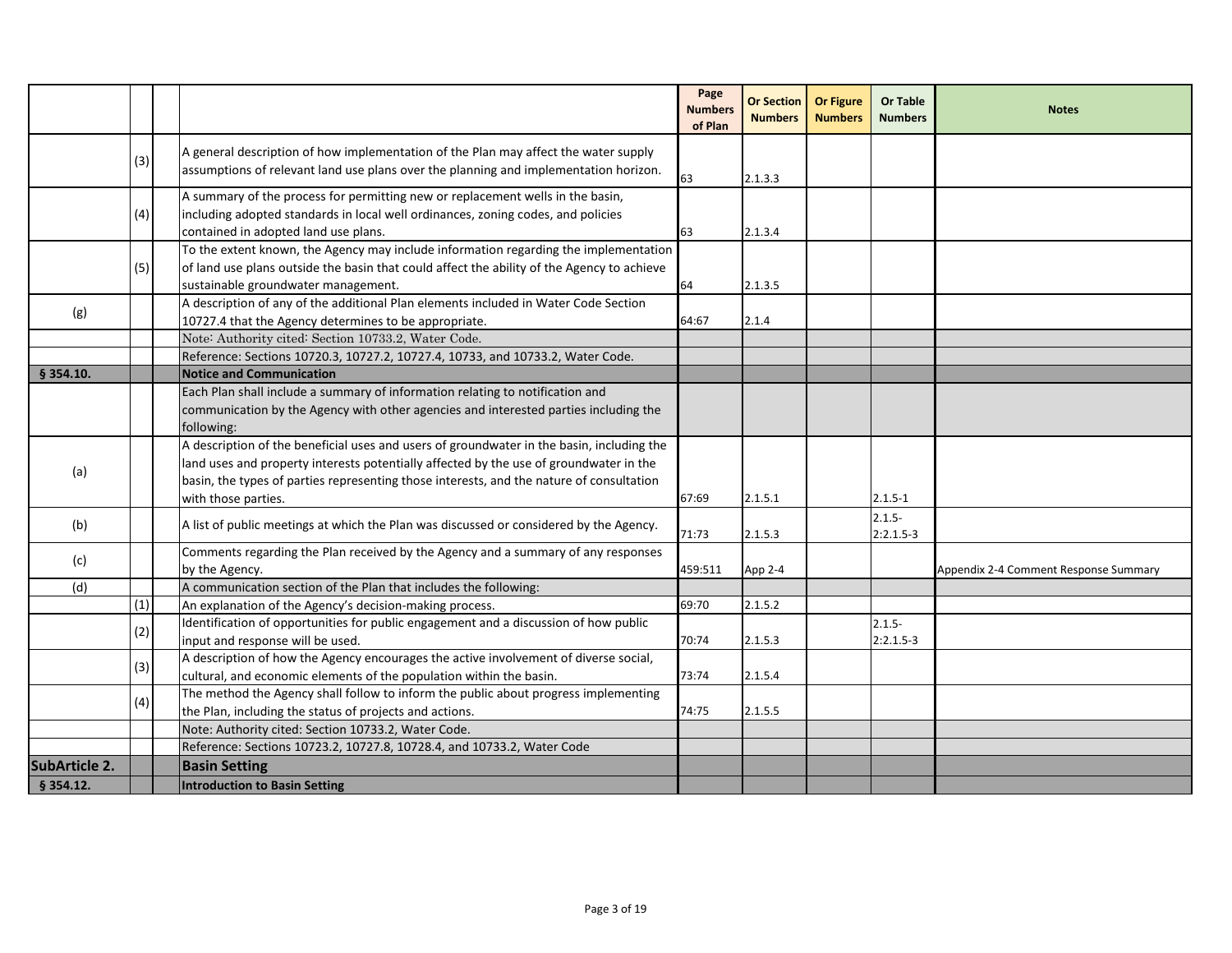|             |     |     |                                                                                                                                                                                                                                                                                                                                                                                                                                                                                                                                                                                           | Page<br><b>Numbers</b><br>of Plan | Or Section<br><b>Numbers</b>                                    | <b>Or Figure</b><br><b>Numbers</b>       | Or Table<br><b>Numbers</b> | <b>Notes</b>                                        |
|-------------|-----|-----|-------------------------------------------------------------------------------------------------------------------------------------------------------------------------------------------------------------------------------------------------------------------------------------------------------------------------------------------------------------------------------------------------------------------------------------------------------------------------------------------------------------------------------------------------------------------------------------------|-----------------------------------|-----------------------------------------------------------------|------------------------------------------|----------------------------|-----------------------------------------------------|
|             |     |     | This Subarticle describes the information about the physical setting and characteristics of<br>the basin and current conditions of the basin that shall be part of each Plan, including the<br>identification of data gaps and levels of uncertainty, which comprise the basin setting<br>that serves as the basis for defining and assessing reasonable sustainable management<br>criteria and projects and management actions. Information provided pursuant to this<br>Subarticle shall be prepared by or under the direction of a professional geologist or<br>professional engineer. |                                   |                                                                 |                                          |                            |                                                     |
|             |     |     | Note: Authority cited: Section 10733.2, Water Code.                                                                                                                                                                                                                                                                                                                                                                                                                                                                                                                                       |                                   |                                                                 |                                          |                            |                                                     |
| $§$ 354.14. |     |     | Reference: Section 10733.2. Water Code.<br>Hydrogeologic Conceptual Model                                                                                                                                                                                                                                                                                                                                                                                                                                                                                                                 |                                   |                                                                 |                                          |                            |                                                     |
| (a)         |     |     | Each Plan shall include a descriptive hydrogeologic conceptual model of the basin based<br>on technical studies and qualified maps that characterizes the physical components and<br>interaction of the surface water and groundwater systems in the basin.                                                                                                                                                                                                                                                                                                                               | 75:104                            | 2.2.1                                                           |                                          |                            |                                                     |
| (b)         |     |     | The hydrogeologic conceptual model shall be summarized in a written description that<br>includes the following:                                                                                                                                                                                                                                                                                                                                                                                                                                                                           |                                   |                                                                 |                                          |                            |                                                     |
|             | (1) |     | The regional geologic and structural setting of the basin including the immediate<br>surrounding area, as necessary for geologic consistency.                                                                                                                                                                                                                                                                                                                                                                                                                                             | 76:104                            | 2.2.1.1:2.2. 2.2.1-<br>1.6                                      | 1:2.2.1-15                               | $2.2.1 -$<br>$1:2.2.1-5$   |                                                     |
|             | (2) |     | Lateral basin boundaries, including major geologic features that significantly affect                                                                                                                                                                                                                                                                                                                                                                                                                                                                                                     |                                   |                                                                 |                                          |                            |                                                     |
|             | (3) |     | groundwater flow.<br>The definable bottom of the basin.                                                                                                                                                                                                                                                                                                                                                                                                                                                                                                                                   | 90,382:402 2.2.1.5<br>91:93       | 2.2.1.5                                                         | $2.2.1 - 10$<br>$2.2.1 -$<br>11:2.2.1-13 |                            | Appendix 2-1                                        |
|             | (4) |     | Principal aquifers and aquitards, including the following information:                                                                                                                                                                                                                                                                                                                                                                                                                                                                                                                    |                                   |                                                                 |                                          |                            |                                                     |
|             |     |     | (A) Formation names, if defined.                                                                                                                                                                                                                                                                                                                                                                                                                                                                                                                                                          | 90:95                             | 2.2.1.5                                                         | $2.2.1 - 11$                             |                            |                                                     |
|             |     |     | Physical properties of aquifers and aquitards, including the vertical and lateral extent,<br>(B) hydraulic conductivity, and storativity, which may be based on existing technical studies<br>lor other best available information.                                                                                                                                                                                                                                                                                                                                                       | 9:95                              | 77,79:80,8 2.2.1.1,2.2. 2,2.2.1-<br>1.4, 2.2. 1.5 10: 2.2. 1-13 | $2.2.1 -$<br>$1:2.2.1-$                  |                            |                                                     |
|             |     |     | Structural properties of the basin that restrict groundwater flow within the principal<br>(C) aquifers, including information regarding stratigraphic changes, truncation of units, or<br>other features.                                                                                                                                                                                                                                                                                                                                                                                 | 89,91                             | 2.2.1.5                                                         | $2.2.1 - 11$                             |                            |                                                     |
|             |     | (D) | General water quality of the principal aquifers, which may be based on information<br>derived from existing technical studies or regulatory programs.                                                                                                                                                                                                                                                                                                                                                                                                                                     | 109:119                           | 2.2.2.4                                                         |                                          | $2.2.2 - 2$                |                                                     |
|             |     | (E) | Identification of the primary use or uses of each aquifer, such as domestic, irrigation, or<br>municipal water supply.                                                                                                                                                                                                                                                                                                                                                                                                                                                                    | 110                               | 2.2.2.4                                                         |                                          |                            |                                                     |
|             | (5) |     | Identification of data gaps and uncertainty within the hydrogeologic conceptual model                                                                                                                                                                                                                                                                                                                                                                                                                                                                                                     |                                   | 153,512:52 2.2.2.7.7,A<br>pp 2-5                                |                                          |                            | Appendix 2-5 (Monitoring and Data Gaps<br>Analysis) |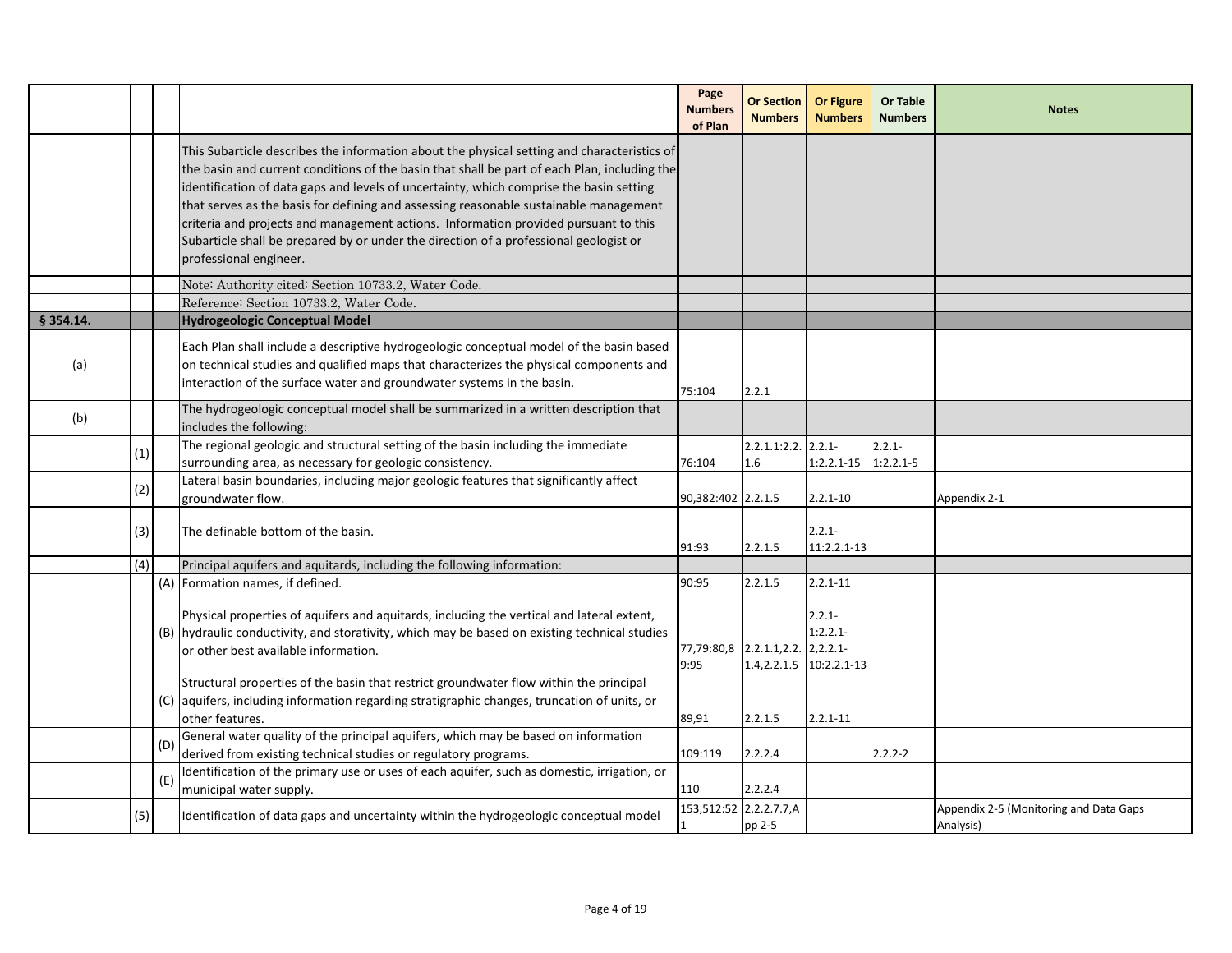|             |     |                                                                                                                                                                                                                                                                                             | Page<br><b>Numbers</b><br>of Plan | <b>Or Section</b><br><b>Numbers</b> | <b>Or Figure</b><br><b>Numbers</b>        | <b>Or Table</b><br><b>Numbers</b> | <b>Notes</b>                  |
|-------------|-----|---------------------------------------------------------------------------------------------------------------------------------------------------------------------------------------------------------------------------------------------------------------------------------------------|-----------------------------------|-------------------------------------|-------------------------------------------|-----------------------------------|-------------------------------|
| (c)         |     | The hydrogeologic conceptual model shall be represented graphically by at least two<br>scaled cross-sections that display the information required by this section and are<br>sufficient to depict major stratigraphic and structural features in the basin.                                | 92                                | 2.2.1.5                             | $2.2.1 - 12$                              |                                   |                               |
| (d)         |     | Physical characteristics of the basin shall be represented on one or more maps that<br>depict the following:                                                                                                                                                                                |                                   |                                     |                                           |                                   |                               |
|             | (1) | Topographic information derived from the U.S. Geological Survey or another reliable<br>source.                                                                                                                                                                                              | 77                                | 2.1.1                               | $2.2.1 - 1$                               |                                   |                               |
|             | (2) | Surficial geology derived from a qualified map including the locations of cross-sections<br>required by this Section.                                                                                                                                                                       | 89:90,92:9                        | 2.2.1.5                             | $2.2.1 -$<br>$10, 2.2.1 -$<br>12:2.2.1-13 |                                   |                               |
|             | (3) | Soil characteristics as described by the appropriate Natural Resources Conservation<br>Service soil survey or other applicable studies.                                                                                                                                                     | 79:88                             | 2.2.1.4                             | $2.2.1 -$<br>$6:2.2.1-9$                  | $2.2.1 - 1$                       |                               |
|             | (4) | Delineation of existing recharge areas that substantially contribute to the replenishment<br>of the basin, potential recharge areas, and discharge areas, including significant active<br>springs, seeps, and wetlands within or adjacent to the basin.                                     | 96:97,578                         | $2 - 7$                             | 2.2.1.6, App App 2-7 Fig<br>$4 - 10$      |                                   | Appendix 2-7 Figure 4-10      |
|             | (5) | Surface water bodies that are significant to the management of the basin.                                                                                                                                                                                                                   | 80                                | 2.2.1.4                             | $2.2.1 - 2$                               |                                   |                               |
|             | (6) | The source and point of delivery for imported water supplies.                                                                                                                                                                                                                               | 96,158                            | 2.2.1.6, 2.2.<br>3.2.1              |                                           |                                   |                               |
|             |     | Note: Authority cited: Section 10733.2, Water Code.                                                                                                                                                                                                                                         |                                   |                                     |                                           |                                   |                               |
|             |     | Reference: Sections 10727.2, 10733, and 10733.2, Water Code.                                                                                                                                                                                                                                |                                   |                                     |                                           |                                   |                               |
| $§$ 354.16. |     | <b>Groundwater Conditions</b>                                                                                                                                                                                                                                                               |                                   |                                     |                                           |                                   |                               |
|             |     | Each Plan shall provide a description of current and historical groundwater conditions in<br>the basin, including data from January 1, 2015, to current conditions, based on the best<br>available information that includes the following:                                                 |                                   |                                     |                                           |                                   |                               |
| (a)         |     | Groundwater elevation data demonstrating flow directions, lateral and vertical gradients,<br>and regional pumping patterns, including:                                                                                                                                                      |                                   |                                     |                                           |                                   |                               |
|             | (1) | Groundwater elevation contour maps depicting the groundwater table or potentiometric<br>surface associated with the current seasonal high and seasonal low for each principal<br>aquifer within the basin.                                                                                  | 107:108                           | 2.2.2.1.2                           | $2.2.2 -$<br>$3:2.2.2-4$                  |                                   |                               |
|             | (2) | Hydrographs depicting long-term groundwater elevations, historical highs and lows, and<br>hydraulic gradients between principal aquifers.                                                                                                                                                   | 106                               | 2.2.2.1.2                           | $2.2.2 -$<br>$1:2.2.2-2$                  |                                   |                               |
| (b)         |     | A graph depicting estimates of the change in groundwater in storage, based on data,<br>demonstrating the annual and cumulative change in the volume of groundwater in<br>storage between seasonal high groundwater conditions, including the annual<br>groundwater use and water year type. | 184:188                           | 2.2.3.5.4:2. 2.2.3-<br>2.3.6        | 17:2.2.3-21                               |                                   |                               |
| (c)         |     | Seawater intrusion conditions in the basin, including maps and cross-sections of the<br>seawater intrusion front for each principal aquifer.                                                                                                                                                | 109                               | 2.2.2.3                             |                                           |                                   | Not applicable to this basin. |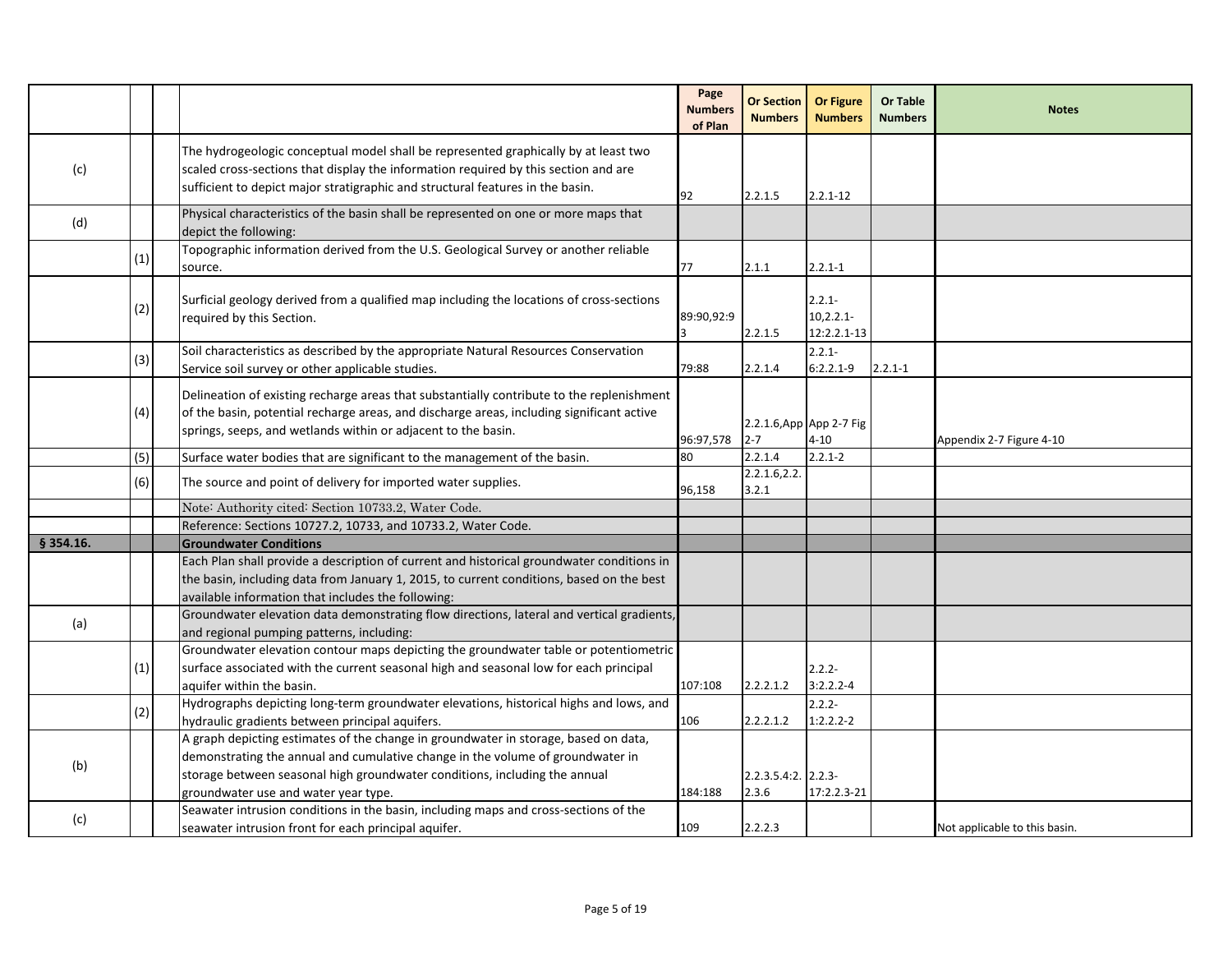|             |     |                                                                                                                                                                                                                                                                          | Page<br><b>Numbers</b><br>of Plan | <b>Or Section</b><br><b>Numbers</b> | <b>Or Figure</b><br><b>Numbers</b> | <b>Or Table</b><br><b>Numbers</b> | <b>Notes</b>          |
|-------------|-----|--------------------------------------------------------------------------------------------------------------------------------------------------------------------------------------------------------------------------------------------------------------------------|-----------------------------------|-------------------------------------|------------------------------------|-----------------------------------|-----------------------|
|             |     | Groundwater quality issues that may affect the supply and beneficial uses of                                                                                                                                                                                             |                                   |                                     |                                    |                                   |                       |
| (d)         |     | groundwater, including a description and map of the location of known groundwater                                                                                                                                                                                        |                                   |                                     |                                    |                                   |                       |
|             |     | contamination sites and plumes.                                                                                                                                                                                                                                          | 109:118                           | 2.2.2.4                             | $2.2.2 - 5$                        | $2.2.2 - 2$                       |                       |
|             |     | The extent, cumulative total, and annual rate of land subsidence, including maps                                                                                                                                                                                         |                                   |                                     |                                    |                                   |                       |
| (e)         |     | depicting total subsidence, utilizing data available from the Department, as specified in                                                                                                                                                                                |                                   |                                     | $2.2.2 -$                          |                                   |                       |
|             |     | Section 353.2, or the best available information.                                                                                                                                                                                                                        | 119:124                           | 2.2.2.5                             | $6:2.2.2-9$                        |                                   |                       |
| (f)         |     | Identification of interconnected surface water systems within the basin and an estimate<br>of the quantity and timing of depletions of those systems, utilizing data available from<br>the Department, as specified in Section 353.2, or the best available information. | 125:130                           | 2.2.2.6                             | $2.2.2 -$<br>10:2.2.2-12           |                                   |                       |
|             |     | Identification of groundwater dependent ecosystems within the basin, utilizing data                                                                                                                                                                                      |                                   |                                     |                                    |                                   |                       |
| (g)         |     | available from the Department, as specified in Section 353.2, or the best available                                                                                                                                                                                      |                                   |                                     | $2.2.2 -$                          | $2.2.2 -$                         |                       |
|             |     | information.                                                                                                                                                                                                                                                             | 131:153                           | 2.2.2.7                             | 13:2.2.2-16 3:2.2.2-4              |                                   |                       |
|             |     | Note: Authority cited: Section 10733.2, Water Code.                                                                                                                                                                                                                      |                                   |                                     |                                    |                                   |                       |
|             |     | Reference: Sections 10723.2, 10727.2, 10727.4, and 10733.2, Water Code.                                                                                                                                                                                                  |                                   |                                     |                                    |                                   |                       |
| $§$ 354.18. |     | <b>Water Budget</b>                                                                                                                                                                                                                                                      |                                   |                                     |                                    |                                   |                       |
|             |     | Each Plan shall include a water budget for the basin that provides an accounting and                                                                                                                                                                                     |                                   |                                     |                                    |                                   |                       |
|             |     | assessment of the total annual volume of groundwater and surface water entering and                                                                                                                                                                                      |                                   |                                     |                                    |                                   |                       |
| (a)         |     | leaving the basin, including historical, current and projected water budget conditions,                                                                                                                                                                                  |                                   |                                     |                                    | $2.2.3 -$                         |                       |
|             |     | and the change in the volume of water stored. Water budget information shall be                                                                                                                                                                                          |                                   |                                     | $2.2.3 -$                          | $1:2.2.2.3-$                      |                       |
|             |     | reported in tabular and graphical form.                                                                                                                                                                                                                                  | 153:189                           | 2.2.3                               | $1:2.2.3-21$                       | 10                                |                       |
| (b)         |     | The water budget shall quantify the following, either through direct measurements or<br>estimates based on data:                                                                                                                                                         |                                   |                                     |                                    |                                   |                       |
|             | (1) | Total surface water entering and leaving a basin by water source type.                                                                                                                                                                                                   |                                   | 155:156,15 2.2.3.1.1,2.             |                                    |                                   |                       |
|             |     |                                                                                                                                                                                                                                                                          | 8:                                | 2.3.3                               |                                    | $2.2.3 - 1$                       | See also Appendix 2-7 |
|             | (2) | Inflow to the groundwater system by water source type, including subsurface<br>groundwater inflow and infiltration of precipitation, applied water, and surface water<br>systems, such as lakes, streams, rivers, canals, springs and conveyance systems.                | 159,168                           | 2.2.3.3, 2.2.<br>3.4                |                                    | $2.2.3 -$<br>$1, 2.2.3 - 4$       |                       |
|             |     | Outflows from the groundwater system by water use sector, including                                                                                                                                                                                                      |                                   |                                     |                                    |                                   |                       |
|             | (3) | evapotranspiration, groundwater extraction, groundwater discharge to surface water                                                                                                                                                                                       |                                   | 2.2.3.3, 2.2.                       |                                    | 2.2.3.3, 2.2.                     |                       |
|             |     | sources, and subsurface groundwater outflow.                                                                                                                                                                                                                             | 159,168                           | 3.4                                 |                                    | 3.4                               |                       |
|             | (4) | The change in the annual volume of groundwater in storage between seasonal high                                                                                                                                                                                          |                                   | 2.2.3.3, 2.2.                       |                                    | $2.2.3 -$                         |                       |
|             |     | conditions.                                                                                                                                                                                                                                                              | 163,169                           | 3.4                                 |                                    | $3,2.2.3-6$                       |                       |
|             |     | If overdraft conditions occur, as defined in Bulletin 118, the water budget shall include a                                                                                                                                                                              |                                   |                                     |                                    |                                   |                       |
|             | (5) | quantification of overdraft over a period of years during which water year and water                                                                                                                                                                                     |                                   |                                     | $2.2.3 -$                          |                                   |                       |
|             |     | supply conditions approximate average conditions.                                                                                                                                                                                                                        | 186:188                           | 2.2.3.6                             | 20:2.2.3-21                        |                                   |                       |
|             | (6) | The water year type associated with the annual supply, demand, and change in                                                                                                                                                                                             |                                   | 2.2.3.3, 2.2.                       |                                    | $2.2.3 -$                         |                       |
|             |     | groundwater stored.                                                                                                                                                                                                                                                      | 163,169                           | 3.4                                 |                                    | $3, 2.2.3 - 6$                    |                       |
|             | (7) | An estimate of sustainable yield for the basin.                                                                                                                                                                                                                          | 188                               | 2.2.3.7                             |                                    |                                   |                       |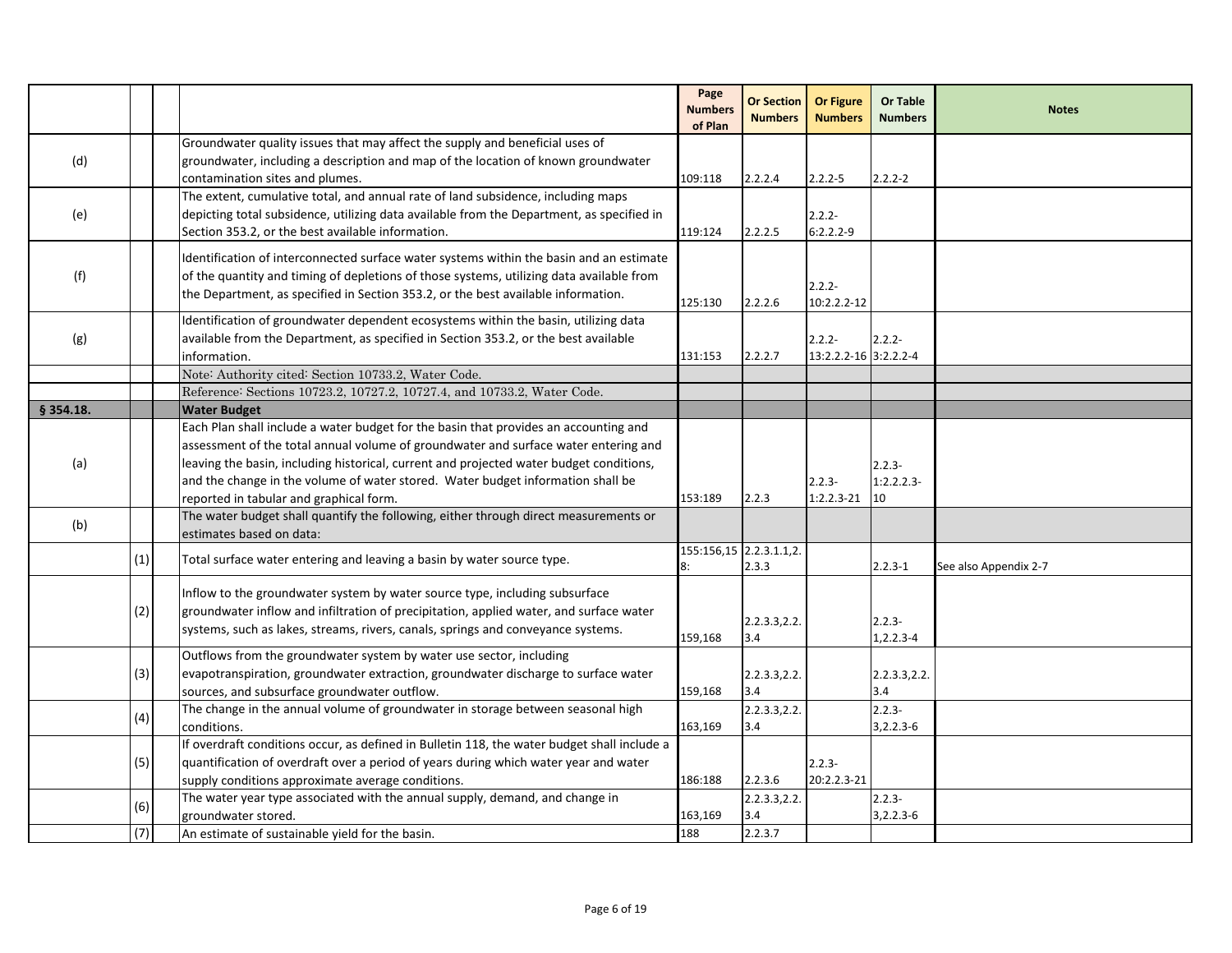|     |     |     |                                                                                                                                                                                                                                                                                                                                                                                                                                                                                                             | Page<br><b>Numbers</b><br>of Plan | Or Section<br><b>Numbers</b> | <b>Or Figure</b><br><b>Numbers</b> | <b>Or Table</b><br><b>Numbers</b> | <b>Notes</b> |
|-----|-----|-----|-------------------------------------------------------------------------------------------------------------------------------------------------------------------------------------------------------------------------------------------------------------------------------------------------------------------------------------------------------------------------------------------------------------------------------------------------------------------------------------------------------------|-----------------------------------|------------------------------|------------------------------------|-----------------------------------|--------------|
| (c) |     |     | Each Plan shall quantify the current, historical, and projected water budget for the basin<br>as follows:                                                                                                                                                                                                                                                                                                                                                                                                   |                                   |                              |                                    |                                   |              |
|     | (1) |     | Current water budget information shall quantify current inflows and outflows for the<br>basin using the most recent hydrology, water supply, water demand, and land use<br>information.                                                                                                                                                                                                                                                                                                                     | 168:170                           | 2.2.3.4                      |                                    | $2.2.3 -$<br>$4:2.2.3-6$          |              |
|     | (2) |     | Historical water budget information shall be used to evaluate availability or reliability of<br>past surface water supply deliveries and aquifer response to water supply and demand<br>trends relative to water year type. The historical water budget shall include the<br>following:                                                                                                                                                                                                                     |                                   |                              |                                    |                                   |              |
|     |     | (A) | A quantitative evaluation of the availability or reliability of historical surface water<br>supply deliveries as a function of the historical planned versus actual annual surface<br>water deliveries, by surface water source and water year type, and based on the most<br>recent ten years of surface water supply information.                                                                                                                                                                         | 159                               | 2.2.3.3                      |                                    | $2.2.3 - 1$                       |              |
|     |     | (B) | A quantitative assessment of the historical water budget, starting with the most recently<br>available information and extending back a minimum of 10 years, or as is sufficient to<br>calibrate and reduce the uncertainty of the tools and methods used to estimate and<br>project future water budget information and future aquifer response to proposed<br>sustainable groundwater management practices over the planning and implementation<br>horizon.                                               | 158:167                           | 2.2.3.3                      | $2.2.3 -$<br>$3:2.2.3-8$           | $2.2.3 -$<br>$1:2.2.3-3$          |              |
|     |     | (C) | A description of how historical conditions concerning hydrology, water demand, and<br>surface water supply availability or reliability have impacted the ability of the Agency to<br>operate the basin within sustainable yield. Basin hydrology may be characterized and<br>evaluated using water year type.                                                                                                                                                                                               | 158:167                           | 2.2.3.3                      |                                    |                                   |              |
|     | (3) |     | Projected water budgets shall be used to estimate future baseline conditions of supply,<br>demand, and aquifer response to Plan implementation, and to identify the uncertainties<br>of these projected water budget components. The projected water budget shall utilize<br>the following methodologies and assumptions to estimate future baseline conditions<br>concerning hydrology, water demand and surface water supply availability or reliability<br>over the planning and implementation horizon: |                                   |                              |                                    |                                   |              |
|     |     |     | Projected hydrology shall utilize 50 years of historical precipitation, evapotranspiration,<br>and streamflow information as the baseline condition for estimating future hydrology.<br>(A) The projected hydrology information shall also be applied as the baseline condition used<br>to evaluate future scenarios of hydrologic uncertainty associated with projections of<br>climate change and sea level rise.                                                                                         | 170:172                           | 2.2.3.5.1                    | $2.2.3 -$<br>$9:2.2.3-10$          |                                   |              |
|     |     |     | Projected water demand shall utilize the most recent land use, evapotranspiration, and<br>crop coefficient information as the baseline condition for estimating future water<br>(B) demand. The projected water demand information shall also be applied as the baseline<br>condition used to evaluate future scenarios of water demand uncertainty associated with<br>projected changes in local land use planning, population growth, and climate.                                                        | 173:174                           | 2.2.3.5.2                    | $2.2.3 -$<br>11:2.2.3-12           |                                   |              |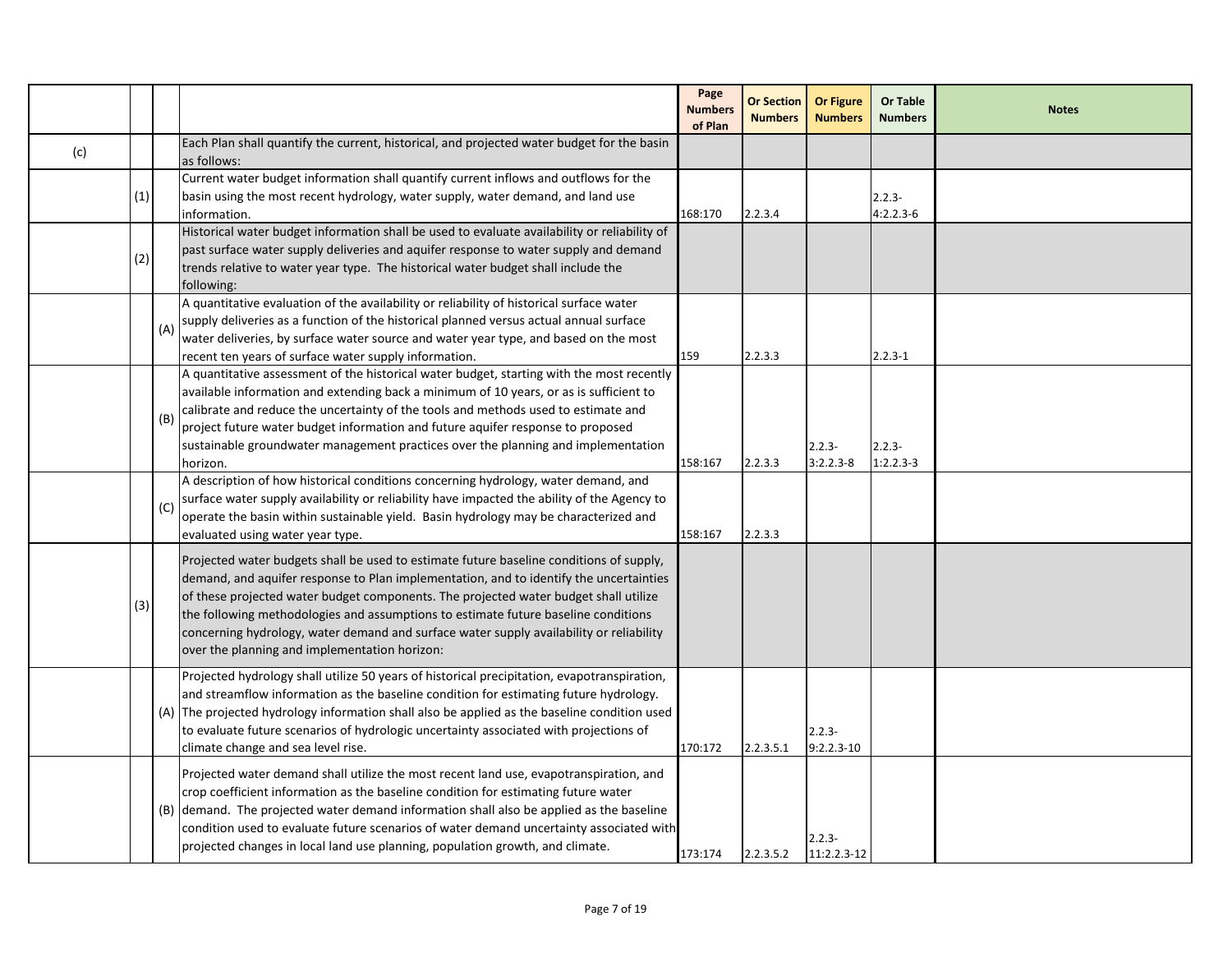|             |     |     |                                                                                                                                                                                                                                                                                                                                                                                                                                                                                                                                        | Page<br><b>Numbers</b><br>of Plan | <b>Or Section</b><br><b>Numbers</b> | Or Figure<br><b>Numbers</b> | Or Table<br><b>Numbers</b> | <b>Notes</b>                                                   |
|-------------|-----|-----|----------------------------------------------------------------------------------------------------------------------------------------------------------------------------------------------------------------------------------------------------------------------------------------------------------------------------------------------------------------------------------------------------------------------------------------------------------------------------------------------------------------------------------------|-----------------------------------|-------------------------------------|-----------------------------|----------------------------|----------------------------------------------------------------|
|             |     | (C) | Projected surface water supply shall utilize the most recent water supply information as<br>the baseline condition for estimating future surface water supply. The projected surface<br>water supply shall also be applied as the baseline condition used to evaluate future<br>scenarios of surface water supply availability and reliability as a function of the historical<br>surface water supply identified in Section 354.18(c)(2)(A), and the projected changes in<br>local land use planning, population growth, and climate. | 174:175                           | 2.2.3.5.3                           | $2.2.3 - 13$                |                            |                                                                |
| (d)         |     |     | The Agency shall utilize the following information provided, as available, by the<br>Department pursuant to Section 353.2, or other data of comparable quality, to develop<br>the water budget:                                                                                                                                                                                                                                                                                                                                        |                                   |                                     |                             |                            |                                                                |
|             | (1) |     | Historical water budget information for mean annual temperature, mean annual<br>precipitation, water year type, and land use.                                                                                                                                                                                                                                                                                                                                                                                                          | 172                               | 2.2.3.5.1                           | $2.2.3 - 10$                |                            |                                                                |
|             | (2) |     | Current water budget information for temperature, water year type, evapotranspiration,<br>and land use.                                                                                                                                                                                                                                                                                                                                                                                                                                | 168:170                           | 2.2.3.4                             |                             |                            |                                                                |
|             | (3) |     | Projected water budget information for population, population growth, climate change,<br>and sea level rise.                                                                                                                                                                                                                                                                                                                                                                                                                           | 169:174                           | 2.2.3.5                             |                             |                            |                                                                |
| (e)         |     |     | Each Plan shall rely on the best available information and best available science to<br>quantify the water budget for the basin in order to provide an understanding of historical<br>and projected hydrology, water demand, water supply, land use, population, climate<br>change, sea level rise, groundwater and surface water interaction, and subsurface<br>groundwater flow. If a numerical groundwater and surface water model is not used to                                                                                   |                                   |                                     |                             |                            |                                                                |
|             |     |     | quantify and evaluate the projected water budget conditions and the potential impacts<br>to beneficial uses and users of groundwater, the Plan shall identify and describe an<br>equally effective method, tool, or analytical model to evaluate projected water budget<br>conditions.                                                                                                                                                                                                                                                 | 154:188                           | 2.2.3                               |                             |                            |                                                                |
| (f)         |     |     | The Department shall provide the California Central Valley Groundwater-Surface Water<br>Simulation Model (C2VSIM) and the Integrated Water Flow Model (IWFM) for use by<br>Agencies in developing the water budget. Each Agency may choose to use a different<br>groundwater and surface water model, pursuant to Section 352.4.<br>Note: Authority cited: Section 10733.2, Water Code.                                                                                                                                                | 547:706                           | App 2-7                             |                             |                            | Appendix 2-7 SVHSM Model & Water Budget<br>Report              |
|             |     |     | Reference: Sections 10721, 10723.2, 10727.2, 10727.6, 10729, and 10733.2, Water Code.                                                                                                                                                                                                                                                                                                                                                                                                                                                  |                                   |                                     |                             |                            |                                                                |
| $§$ 354.20. |     |     | <b>Management Areas</b>                                                                                                                                                                                                                                                                                                                                                                                                                                                                                                                |                                   |                                     |                             |                            |                                                                |
| (a)         |     |     | Each Agency may define one or more management areas within a basin if the Agency has<br>determined that creation of management areas will facilitate implementation of the<br>Plan. Management areas may define different minimum thresholds and be operated to<br>different measurable objectives than the basin at large, provided that undesirable results<br>are defined consistently throughout the basin.                                                                                                                        | 188                               | 2.2.4                               |                             |                            | The Subbasin is not divided into separate<br>management areas. |
| (b)         |     |     | A basin that includes one or more management areas shall describe the following in the<br>Plan:                                                                                                                                                                                                                                                                                                                                                                                                                                        |                                   |                                     |                             |                            |                                                                |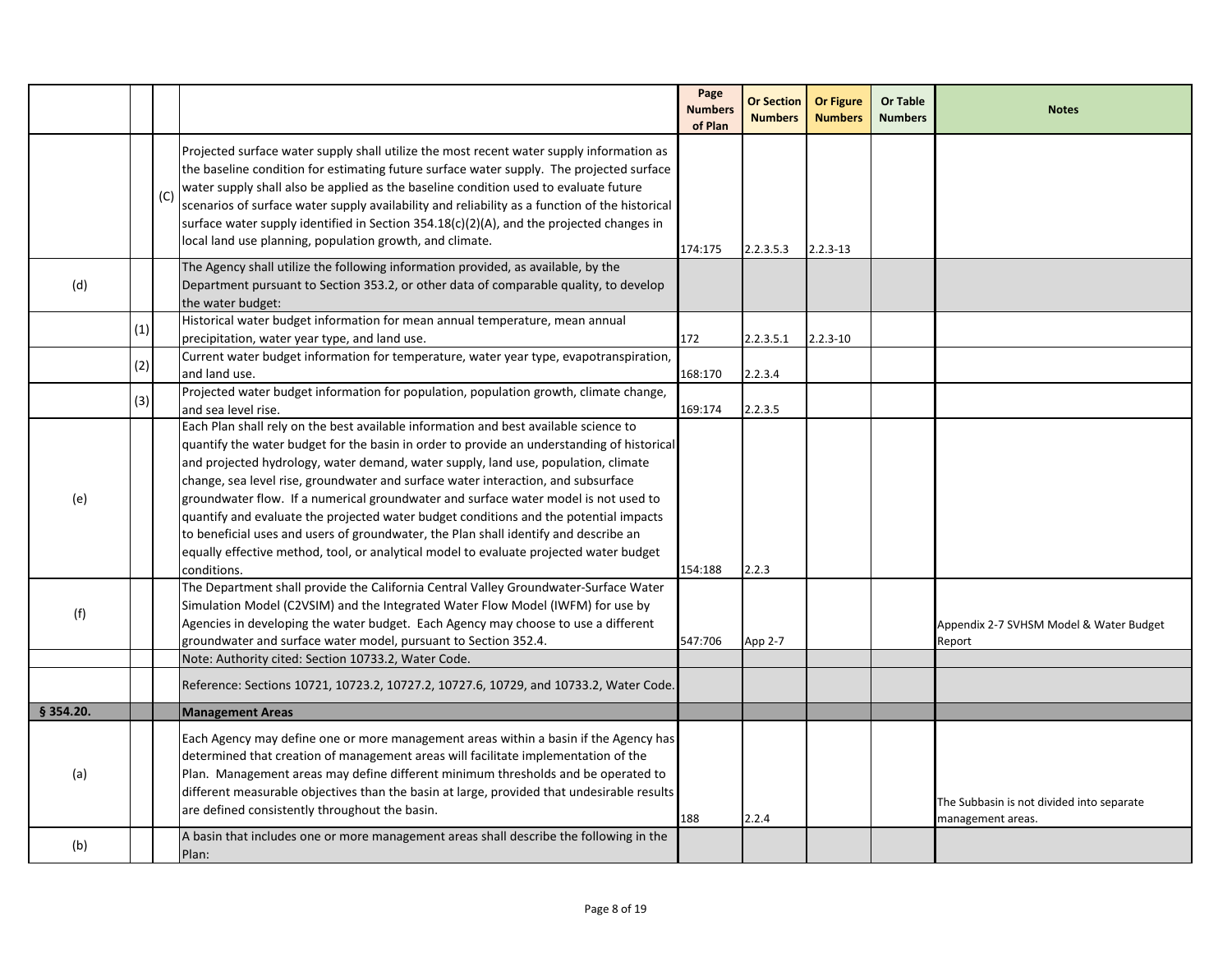|                      |     |                                                                                                                                                                                                                                                                                                                                                                                                                                                                                                                                                                                                                                                                                                       | Page<br><b>Numbers</b><br>of Plan                             | <b>Or Section</b><br><b>Numbers</b> | <b>Or Figure</b><br><b>Numbers</b> | Or Table<br><b>Numbers</b> | <b>Notes</b>                                                   |
|----------------------|-----|-------------------------------------------------------------------------------------------------------------------------------------------------------------------------------------------------------------------------------------------------------------------------------------------------------------------------------------------------------------------------------------------------------------------------------------------------------------------------------------------------------------------------------------------------------------------------------------------------------------------------------------------------------------------------------------------------------|---------------------------------------------------------------|-------------------------------------|------------------------------------|----------------------------|----------------------------------------------------------------|
|                      | (1) | The reason for the creation of each management area.                                                                                                                                                                                                                                                                                                                                                                                                                                                                                                                                                                                                                                                  | N/A                                                           |                                     |                                    |                            | The Subbasin is not divided into separate<br>management areas. |
|                      | (2) | The minimum thresholds and measurable objectives established for each management<br>area, and an explanation of the rationale for selecting those values, if different from the<br>basin at large.                                                                                                                                                                                                                                                                                                                                                                                                                                                                                                    | N/A                                                           |                                     |                                    |                            | The Subbasin is not divided into separate<br>management areas. |
|                      | (3) | The level of monitoring and analysis appropriate for each management area.                                                                                                                                                                                                                                                                                                                                                                                                                                                                                                                                                                                                                            | N/A                                                           |                                     |                                    |                            | The Subbasin is not divided into separate<br>management areas. |
|                      | (4) | An explanation of how the management area can operate under different minimum<br>thresholds and measurable objectives without causing undesirable results outside the<br>management area, if applicable.                                                                                                                                                                                                                                                                                                                                                                                                                                                                                              | N/A                                                           |                                     |                                    |                            | The Subbasin is not divided into separate<br>management areas. |
| (c)                  |     | If a Plan includes one or more management areas, the Plan shall include descriptions,<br>maps, and other information required by this Subarticle sufficient to describe conditions<br>in those areas.<br>Note: Authority cited: Section 10733.2, Water Code.                                                                                                                                                                                                                                                                                                                                                                                                                                          | N/A                                                           |                                     |                                    |                            | The Subbasin is not divided into separate<br>management areas. |
| <b>SubArticle 3.</b> |     | Reference: Sections 10733.2 and 10733.4, Water Code.<br><b>Sustainable Management Criteria</b>                                                                                                                                                                                                                                                                                                                                                                                                                                                                                                                                                                                                        |                                                               |                                     |                                    |                            |                                                                |
| § 354.22.            |     | <b>Introduction to Sustainable Management Criteria</b>                                                                                                                                                                                                                                                                                                                                                                                                                                                                                                                                                                                                                                                |                                                               |                                     |                                    |                            |                                                                |
|                      |     | This Subarticle describes criteria by which an Agency defines conditions in its Plan that<br>constitute sustainable groundwater management for the basin, including the process by<br>which the Agency shall characterize undesirable results, and establish minimum<br>thresholds and measurable objectives for each applicable sustainability indicator.                                                                                                                                                                                                                                                                                                                                            |                                                               |                                     |                                    |                            |                                                                |
|                      |     | Note: Authority cited: Section 10733.2, Water Code.                                                                                                                                                                                                                                                                                                                                                                                                                                                                                                                                                                                                                                                   |                                                               |                                     |                                    |                            |                                                                |
|                      |     | Reference: Section 10733.2, Water Code.                                                                                                                                                                                                                                                                                                                                                                                                                                                                                                                                                                                                                                                               |                                                               |                                     |                                    |                            |                                                                |
| § 354.24.            |     | <b>Sustainability Goal</b>                                                                                                                                                                                                                                                                                                                                                                                                                                                                                                                                                                                                                                                                            |                                                               |                                     |                                    |                            |                                                                |
|                      |     | Each Agency shall establish in its Plan a sustainability goal for the basin that culminates<br>in the absence of undesirable results within 20 years of the applicable statutory deadline.<br>The Plan shall include a description of the sustainability goal, including information from<br>the basin setting used to establish the sustainability goal, a discussion of the measures<br>that will be implemented to ensure that the basin will be operated within its sustainable<br>yield, and an explanation of how the sustainability goal is likely to be achieved within 20<br>years of Plan implementation and is likely to be maintained through the planning and<br>implementation horizon. | 190:191                                                       | 3.2                                 |                                    |                            |                                                                |
|                      |     | Note: Authority cited: Section 10733.2, Water Code.                                                                                                                                                                                                                                                                                                                                                                                                                                                                                                                                                                                                                                                   |                                                               |                                     |                                    |                            |                                                                |
|                      |     | Reference: Sections 10721, 10727, 10727.2, 10733.2, and 10733.8, Water Code.                                                                                                                                                                                                                                                                                                                                                                                                                                                                                                                                                                                                                          |                                                               |                                     |                                    |                            |                                                                |
| § 354.26.            |     | <b>Undesirable Results</b>                                                                                                                                                                                                                                                                                                                                                                                                                                                                                                                                                                                                                                                                            |                                                               |                                     |                                    |                            |                                                                |
| (a)                  |     | Each Agency shall describe in its Plan the processes and criteria relied upon to define<br>undesirable results applicable to the basin. Undesirable results occur when significant<br>and unreasonable effects for any of the sustainability indicators are caused by<br>groundwater conditions occurring throughout the basin.                                                                                                                                                                                                                                                                                                                                                                       | 191:192,20 3.1.2,3.3.3.<br>4,210:219, 1,3.3.4,3.3.<br>219:223 | 3.3.1.1.1:3.<br>3.5                 |                                    | $3.3.5 - 1$                |                                                                |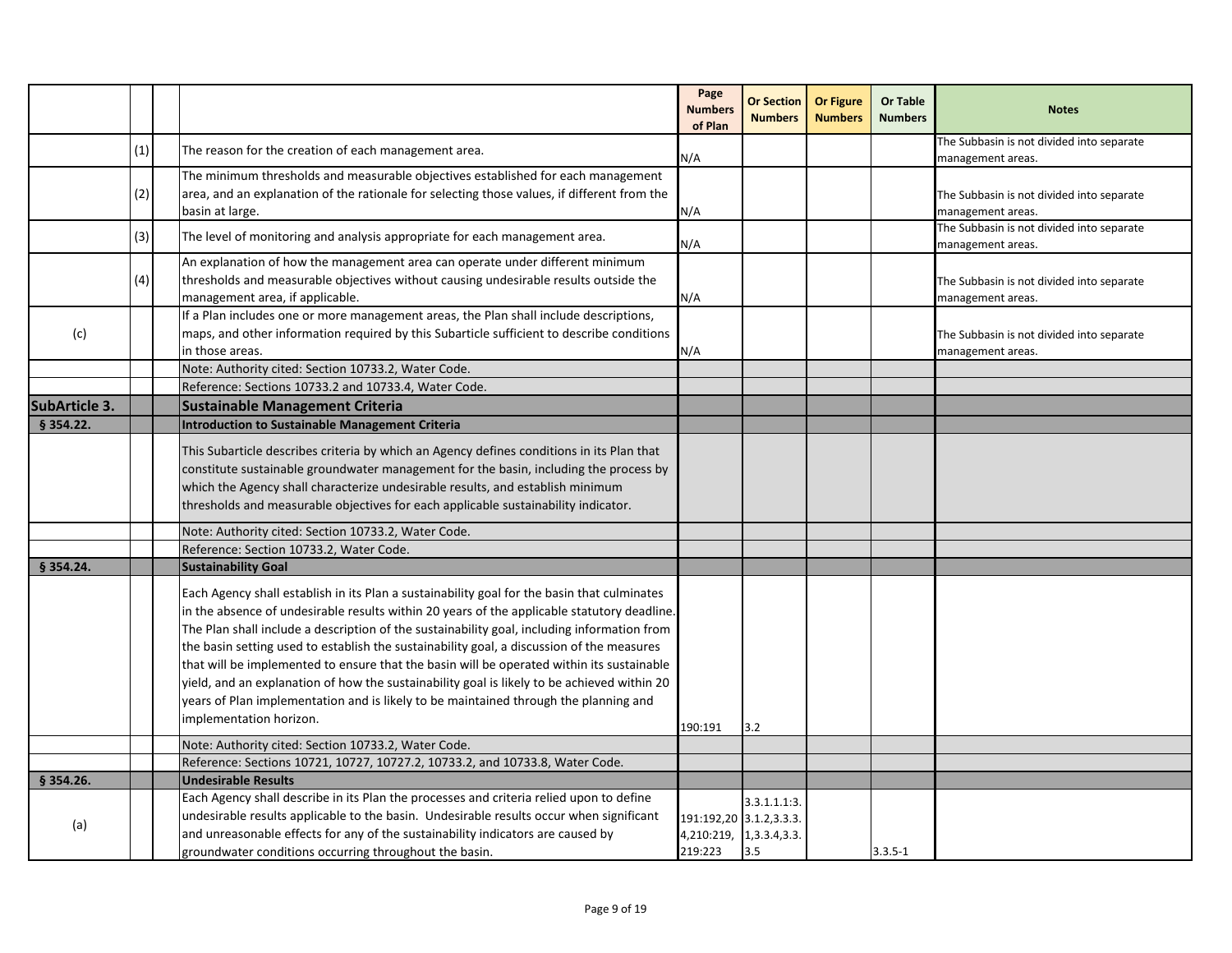|           |     |                                                                                                                                                                                                                                                                                                                                                                                                                                      | Page<br><b>Numbers</b><br>of Plan | <b>Or Section</b><br><b>Numbers</b>                                           | <b>Or Figure</b><br><b>Numbers</b> | <b>Or Table</b><br><b>Numbers</b> | <b>Notes</b> |
|-----------|-----|--------------------------------------------------------------------------------------------------------------------------------------------------------------------------------------------------------------------------------------------------------------------------------------------------------------------------------------------------------------------------------------------------------------------------------------|-----------------------------------|-------------------------------------------------------------------------------|------------------------------------|-----------------------------------|--------------|
| (b)       |     | The description of undesirable results shall include the following:                                                                                                                                                                                                                                                                                                                                                                  |                                   |                                                                               |                                    |                                   |              |
|           | (1) | The cause of groundwater conditions occurring throughout the basin that would lead to<br>or has led to undesirable results based on information described in the basin setting, and<br>other data or models as appropriate.                                                                                                                                                                                                          | 222                               | 3.3.1.1.2.3.<br>192,204,21 3.3.1.1,3.3.<br>1:212,221: 4.1.1,3.3.5.            |                                    |                                   |              |
|           | (2) | The criteria used to define when and where the effects of the groundwater conditions<br>cause undesirable results for each applicable sustainability indicator. The criteria shall<br>be based on a quantitative description of the combination of minimum threshold<br>exceedances that cause significant and unreasonable effects in the basin.                                                                                    | 3:214,222                         | 3.3.1.4.1,3.<br>196:201,21 3.1.4.2,3.3. 3.3.1-<br>4.4, 3.3. 5.4 1:3. 3.1-5    |                                    | $3.3.1 - 1$                       |              |
|           | (3) | Potential effects on the beneficial uses and users of groundwater, on land uses and<br>property interests, and other potential effects that may occur or are occurring from<br>undesirable results.                                                                                                                                                                                                                                  | 4,212,221 3.3.5.2                 | 3.3.1.2, 3.3.<br>192:193,20 3.2,3.3.4.2,                                      |                                    |                                   |              |
| (c)       |     | The Agency may need to evaluate multiple minimum thresholds to determine whether<br>an undesirable result is occurring in the basin. The determination that undesirable<br>results are occurring may depend upon measurements from multiple monitoring sites,<br>rather than a single monitoring site.                                                                                                                               | 224                               | 193:196,20 3.3.1.4,3.3. 3.3.3-<br>5:208,222: 3.4,3.3.5.4: 1:3.3.3-<br>3.5.5.5 | $2,3.3.5-1$                        | $3.3.3 - 1$                       |              |
| (d)       |     | An Agency that is able to demonstrate that undesirable results related to one or more<br>sustainability indicators are not present and are not likely to occur in a basin shall not be 193,205,21 3.3.1.3,3.3.<br>required to establish criteria for undesirable results related to those sustainability<br>indicators.                                                                                                              | 2:213,221: 3.3,3.3.3.4.<br>222    | 3,3.3.5.3                                                                     |                                    |                                   |              |
|           |     | Note: Authority cited: Section 10733.2, Water Code.                                                                                                                                                                                                                                                                                                                                                                                  |                                   |                                                                               |                                    |                                   |              |
|           |     | Reference: Sections 10721, 10723.2, 10727.2, 10733.2, and 10733.8, Water Code.                                                                                                                                                                                                                                                                                                                                                       |                                   |                                                                               |                                    |                                   |              |
| § 354.28. |     | <b>Minimum Thresholds</b>                                                                                                                                                                                                                                                                                                                                                                                                            |                                   |                                                                               |                                    |                                   |              |
| (a)       |     | Each Agency in its Plan shall establish minimum thresholds that quantify groundwater<br>conditions for each applicable sustainability indicator at each monitoring site or<br>representative monitoring site established pursuant to Section 354.36. The numeric<br>value used to define minimum thresholds shall represent a point in the basin that, if<br>exceeded, may cause undesirable results as described in Section 354.26. | 193:201,20<br>214                 | $5:208,213:$ 3.3.1.4,3.3.<br>3.4, 3.3. 4.4                                    |                                    |                                   |              |
| (b)       |     | The description of minimum thresholds shall include the following:                                                                                                                                                                                                                                                                                                                                                                   |                                   |                                                                               |                                    |                                   |              |
|           | (1) | The information and criteria relied upon to establish and justify the minimum thresholds<br>for each sustainability indicator. The justification for the minimum threshold shall be<br>supported by information provided in the basin setting, and other data or models as<br>appropriate, and qualified by uncertainty in the understanding of the basin setting.                                                                   | 193:201,20<br>214                 | 5:208,213: 3.3.1.4,3.3. 3.3.3-<br>$3.4,3.3.4.4$ 1:3.3.3-2                     |                                    | $3.3.3 - 1$                       |              |
|           | (2) | The relationship between the minimum thresholds for each sustainability indicator,<br>including an explanation of how the Agency has determined that basin conditions at<br>each minimum threshold will avoid undesirable results for each of the sustainability<br>indicators.                                                                                                                                                      | 2:213                             | 193, 205, 21 3.3. 1.3, 3.3.<br>3.3,3.3.4.3                                    |                                    |                                   |              |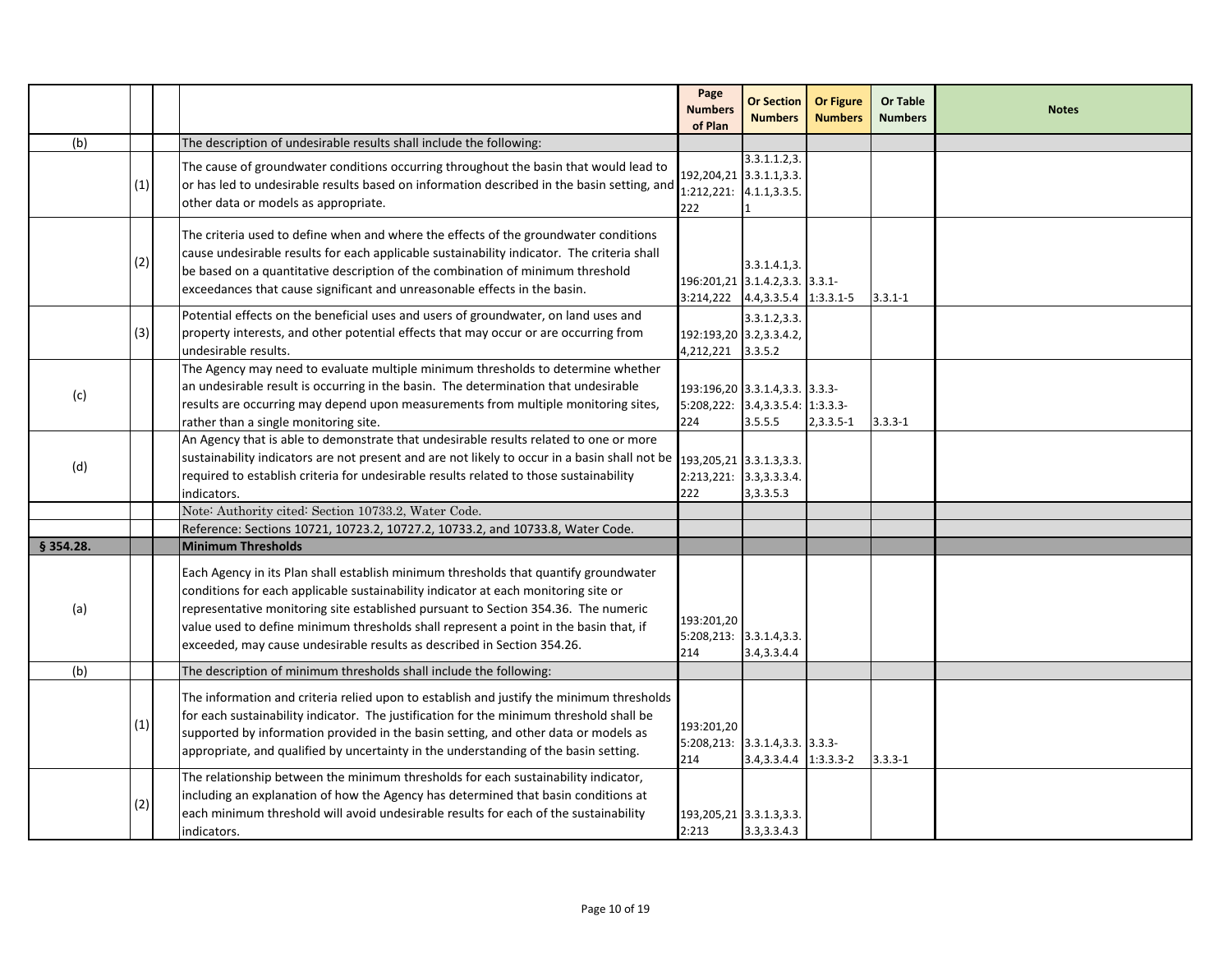|     |     |            |                                                                                                                                                                                                                                                                                                                                                                                                                                                                          | Page<br><b>Numbers</b><br>of Plan                | <b>Or Section</b><br><b>Numbers</b>     | <b>Or Figure</b><br><b>Numbers</b> | Or Table<br><b>Numbers</b> | <b>Notes</b>                                                                                                                      |
|-----|-----|------------|--------------------------------------------------------------------------------------------------------------------------------------------------------------------------------------------------------------------------------------------------------------------------------------------------------------------------------------------------------------------------------------------------------------------------------------------------------------------------|--------------------------------------------------|-----------------------------------------|------------------------------------|----------------------------|-----------------------------------------------------------------------------------------------------------------------------------|
|     | (3) |            | How minimum thresholds have been selected to avoid causing undesirable results in<br>adjacent basins or affecting the ability of adjacent basins to achieve sustainability goals.                                                                                                                                                                                                                                                                                        | 193:201,20<br>214                                | 5:208,213: 3.3.1.4,3.3.<br>3.4, 3.3.4.4 |                                    |                            |                                                                                                                                   |
|     | (4) |            | How minimum thresholds may affect the interests of beneficial uses and users of<br>groundwater or land uses and property interests.                                                                                                                                                                                                                                                                                                                                      | 192:193,20 3.3.1.2,3.3.<br>4:205,212 3.2,3.3.4.2 |                                         |                                    |                            |                                                                                                                                   |
|     | (5) |            | How state, federal, or local standards relate to the relevant sustainability indicator. If<br>the minimum threshold differs from other regulatory standards, the Agency shall explain<br>the nature of and basis for the difference.                                                                                                                                                                                                                                     | 192,204,21 3.3.1.1.1,3.<br>0:211                 | 3.3.1, 3.3.4,                           |                                    |                            |                                                                                                                                   |
|     | (6) |            | How each minimum threshold will be quantitatively measured, consistent with the<br>monitoring network requirements described in Subarticle 4.                                                                                                                                                                                                                                                                                                                            | 193:201,20<br>214                                | 5:208,213: 3.3.1.4,3.3.<br>3.4, 3.3.4.4 |                                    |                            |                                                                                                                                   |
| (c) | (1) |            | Minimum thresholds for each sustainability indicator shall be defined as follows:<br>Chronic Lowering of Groundwater Levels. The minimum threshold for chronic lowering<br>of groundwater levels shall be the groundwater elevation indicating a depletion of supply<br>at a given location that may lead to undesirable results. Minimum thresholds for chronic<br>lowering of groundwater levels shall be supported by the following:                                  |                                                  |                                         |                                    |                            |                                                                                                                                   |
|     |     | (A)        | The rate of groundwater elevation decline based on historical trends, water year type,<br>and projected water use in the basin.<br>(B) Potential effects on other sustainability indicators.                                                                                                                                                                                                                                                                             | 196<br>193                                       | 3.3.1.4.1<br>3.3.1.3                    | $3.3.1 - 1$                        |                            |                                                                                                                                   |
|     | (2) |            | Reduction of Groundwater Storage. The minimum threshold for reduction of<br>groundwater storage shall be a total volume of groundwater that can be withdrawn from<br>the basin without causing conditions that may lead to undesirable results. Minimum<br>thresholds for reduction of groundwater storage shall be supported by the sustainable<br>yield of the basin, calculated based on historical trends, water year type, and projected<br>water use in the basin. | 203                                              | 3.3.2                                   |                                    |                            |                                                                                                                                   |
|     | (3) |            | Seawater Intrusion. The minimum threshold for seawater intrusion shall be defined by a<br>chloride concentration isocontour for each principal aquifer where seawater intrusion<br>may lead to undesirable results. Minimum thresholds for seawater intrusion shall be<br>supported by the following:                                                                                                                                                                    |                                                  |                                         |                                    |                            |                                                                                                                                   |
|     |     | (A)<br>(B) | Maps and cross-sections of the chloride concentration isocontour that defines the<br>minimum threshold and measurable objective for each principal aquifer.<br>A description of how the seawater intrusion minimum threshold considers the effects of                                                                                                                                                                                                                    | N/A                                              |                                         |                                    |                            | The SV Subbasin is not a coastal basin, therefore<br>this SI does not apply.<br>The SV Subbasin is not a coastal basin, therefore |
|     |     |            | current and projected sea levels.                                                                                                                                                                                                                                                                                                                                                                                                                                        | N/A                                              |                                         |                                    |                            | this SI does not apply.                                                                                                           |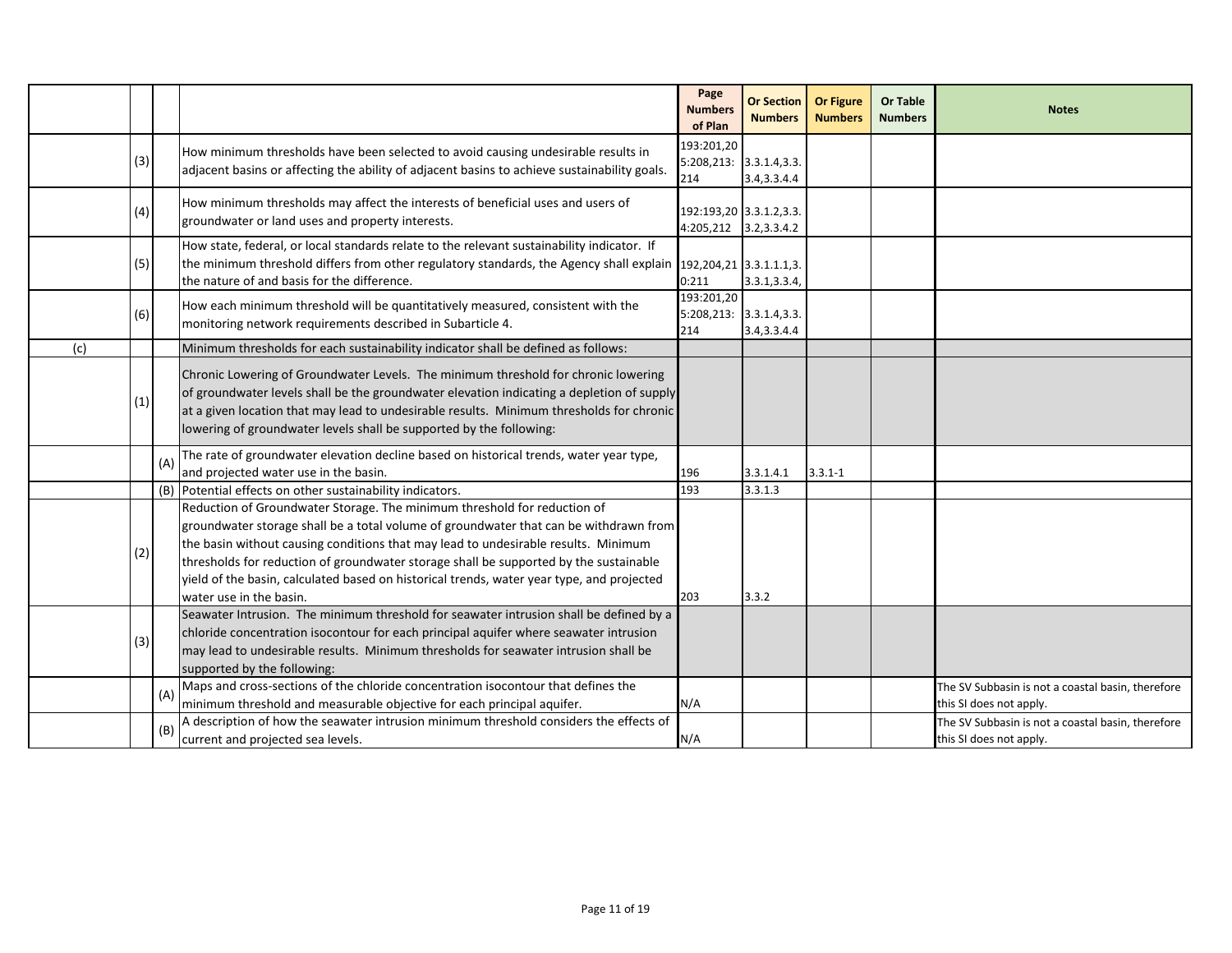|     |     |     |                                                                                                                                                                                                                                                                                                                                                                                                                                                                                                                                                                                                                                                                                                                   | Page<br><b>Numbers</b><br>of Plan | <b>Or Section</b><br><b>Numbers</b> | <b>Or Figure</b><br><b>Numbers</b> | Or Table<br><b>Numbers</b> | <b>Notes</b>                         |
|-----|-----|-----|-------------------------------------------------------------------------------------------------------------------------------------------------------------------------------------------------------------------------------------------------------------------------------------------------------------------------------------------------------------------------------------------------------------------------------------------------------------------------------------------------------------------------------------------------------------------------------------------------------------------------------------------------------------------------------------------------------------------|-----------------------------------|-------------------------------------|------------------------------------|----------------------------|--------------------------------------|
|     | (4) |     | Degraded Water Quality. The minimum threshold for degraded water quality shall be<br>the degradation of water quality, including the migration of contaminant plumes that<br>impair water supplies or other indicator of water quality as determined by the Agency<br>that may lead to undesirable results. The minimum threshold shall be based on the<br>number of supply wells, a volume of water, or a location of an isocontour that exceeds<br>concentrations of constituents determined by the Agency to be of concern for the basin.<br>In setting minimum thresholds for degraded water quality, the Agency shall consider<br>local, state, and federal water quality standards applicable to the basin. | 209:219                           | 3.3.4                               |                                    |                            |                                      |
|     | (5) |     | Land Subsidence. The minimum threshold for land subsidence shall be the rate and<br>extent of subsidence that substantially interferes with surface land uses and may lead to<br>undesirable results. Minimum thresholds for land subsidence shall be supported by the<br>following:                                                                                                                                                                                                                                                                                                                                                                                                                              |                                   |                                     |                                    |                            |                                      |
|     |     | (A) | Identification of land uses and property interests that have been affected or are likely to<br>be affected by land subsidence in the basin, including an explanation of how the Agency<br>has determined and considered those uses and interests, and the Agency's rationale for<br>establishing minimum thresholds in light of those effects.                                                                                                                                                                                                                                                                                                                                                                    | 220:224                           | 3.3.5                               |                                    |                            |                                      |
|     |     | (B) | Maps and graphs showing the extent and rate of land subsidence in the basin that<br>defines the minimum threshold and measurable objectives.                                                                                                                                                                                                                                                                                                                                                                                                                                                                                                                                                                      | 220                               | 3.3.5                               | $3.3.5 - 1$                        | $3.3.5 - 1$                |                                      |
|     | (6) |     | Depletions of Interconnected Surface Water. The minimum threshold for depletions of<br>interconnected surface water shall be the rate or volume of surface water depletions<br>caused by groundwater use that has adverse impacts on beneficial uses of the surface<br>water and may lead to undesirable results. The minimum threshold established for<br>depletions of interconnected surface water shall be supported by the following:                                                                                                                                                                                                                                                                        |                                   |                                     |                                    |                            |                                      |
|     |     |     | (A) The location, quantity, and timing of depletions of interconnected surface water.                                                                                                                                                                                                                                                                                                                                                                                                                                                                                                                                                                                                                             | 206:207                           | 3.3.3                               | $3.3.3 - 1$                        | $3.3.3 - 1$                |                                      |
|     |     | (B) | A description of the groundwater and surface water model used to quantify surface<br>water depletion. If a numerical groundwater and surface water model is not used to<br>quantify surface water depletion, the Plan shall identify and describe an equally effective<br>method, tool, or analytical model to accomplish the requirements of this Paragraph.                                                                                                                                                                                                                                                                                                                                                     | 204:                              | 3.3.3                               |                                    |                            |                                      |
| (d) |     |     | An Agency may establish a representative minimum threshold for groundwater elevation<br>to serve as the value for multiple sustainability indicators, where the Agency can<br>demonstrate that the representative value is a reasonable proxy for multiple individual<br>minimum thresholds as supported by adequate evidence.                                                                                                                                                                                                                                                                                                                                                                                    | 204                               | 3.3.3.1                             |                                    |                            |                                      |
| (e) |     |     | An Agency that has demonstrated that undesirable results related to one or more<br>sustainability indicators are not present and are not likely to occur in a basin, as<br>described in Section 354.26, shall not be required to establish minimum thresholds<br>related to those sustainability indicators.                                                                                                                                                                                                                                                                                                                                                                                                      | N/A                               |                                     |                                    |                            | This does not apply to the subbasin. |
|     |     |     | Note: Authority cited: Section 10733.2, Water Code.                                                                                                                                                                                                                                                                                                                                                                                                                                                                                                                                                                                                                                                               |                                   |                                     |                                    |                            |                                      |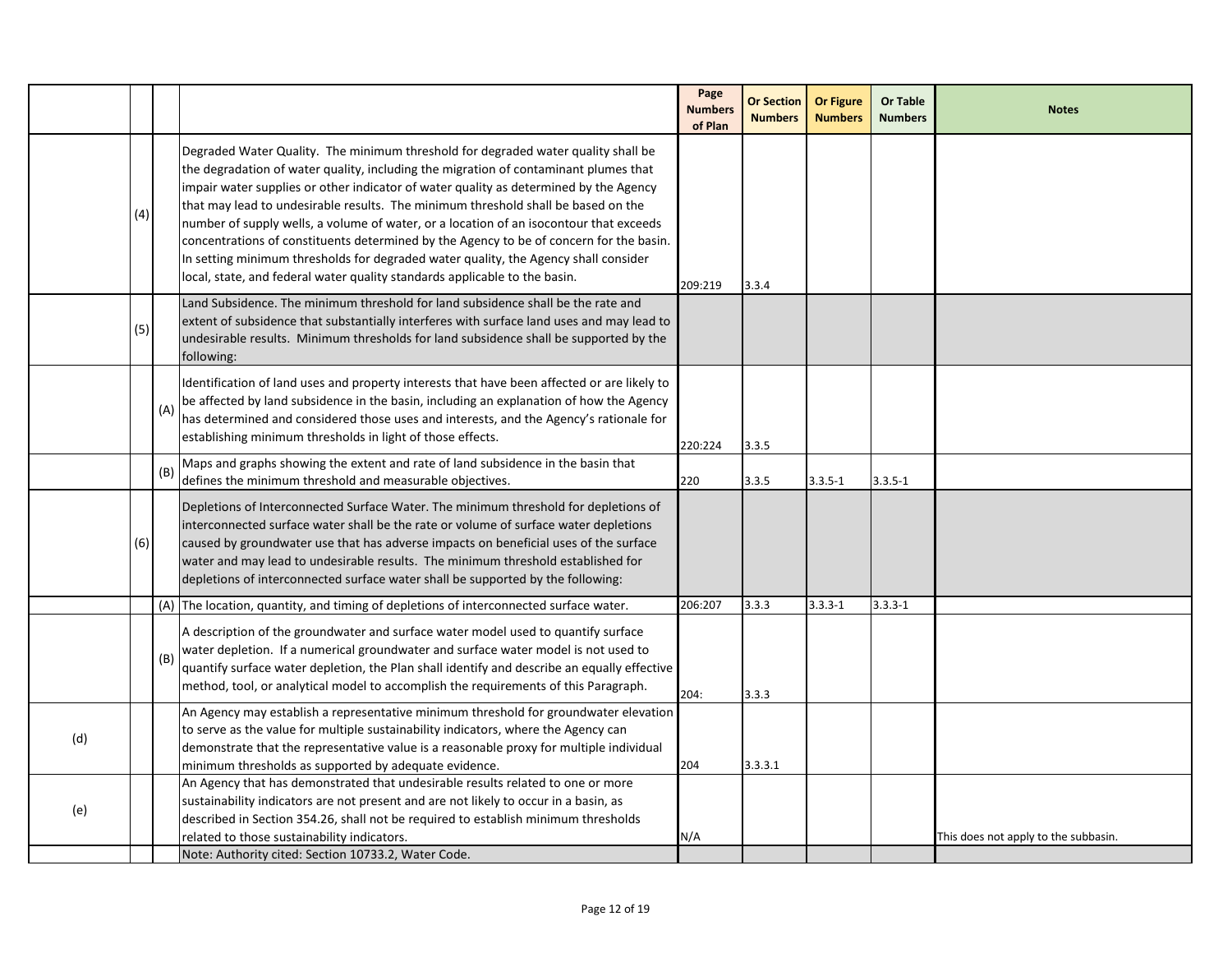|               |                                                                                                                            | Page<br><b>Numbers</b><br>of Plan | <b>Or Section</b><br><b>Numbers</b> | Or Figure<br><b>Numbers</b> | <b>Or Table</b><br><b>Numbers</b> | <b>Notes</b>                                |
|---------------|----------------------------------------------------------------------------------------------------------------------------|-----------------------------------|-------------------------------------|-----------------------------|-----------------------------------|---------------------------------------------|
|               | Reference: Sections 10723.2, 10727.2, 10733, 10733.2, and 10733.8, Water Code.                                             |                                   |                                     |                             |                                   |                                             |
| § 354.30.     | <b>Measurable Objectives</b>                                                                                               |                                   |                                     |                             |                                   |                                             |
|               | Each Agency shall establish measurable objectives, including interim milestones in                                         |                                   |                                     |                             |                                   |                                             |
| (a)           | increments of five years, to achieve the sustainability goal for the basin within 20 years                                 |                                   | 202:203,20 3.3.1.5,3.3.             |                             |                                   |                                             |
|               | of Plan implementation and to continue to sustainably manage the groundwater basin                                         |                                   | 8:209,216: 3.5,3.3.4.6, 3.3.1-      |                             |                                   |                                             |
|               | over the planning and implementation horizon.                                                                              | 217,224                           | 3.3.5.6                             | $6,3.3.3-3$                 |                                   |                                             |
|               | Measurable objectives shall be established for each sustainability indicator, based on                                     |                                   | 202:203,20 3.3.1.5,3.3.             |                             |                                   |                                             |
| (b)           | quantitative values using the same metrics and monitoring sites as are used to define the 8:209,216: 3.5,3.3.4.6, 3.3.1-   |                                   |                                     |                             |                                   |                                             |
|               | minimum thresholds.                                                                                                        | 217,224                           | 3.3.5.6                             | $6,3.3.3-3$                 |                                   |                                             |
|               | Measurable objectives shall provide a reasonable margin of operational flexibility under                                   |                                   |                                     |                             |                                   |                                             |
| (c)           | adverse conditions which shall take into consideration components such as historical                                       |                                   | 202:203,20 3.3.1.5,3.3.             |                             |                                   |                                             |
|               | water budgets, seasonal and long-term trends, and periods of drought, and be                                               |                                   | $8:209,216:$ 3.5,3.3.4.6, 3.3.1-    |                             |                                   |                                             |
|               | commensurate with levels of uncertainty.                                                                                   | 217,224                           | 3.3.5.6                             | 6,3.3.3-3                   |                                   |                                             |
|               | An Agency may establish a representative measurable objective for groundwater                                              |                                   |                                     |                             |                                   |                                             |
| (d)           | elevation to serve as the value for multiple sustainability indicators where the Agency                                    |                                   |                                     |                             |                                   | The measurable objective for groundwater    |
|               | can demonstrate that the representative value is a reasonable proxy for multiple                                           |                                   |                                     |                             |                                   | elevation serves as a representative MO for |
|               | individual measurable objectives as supported by adequate evidence.                                                        | 202:203                           | 3.3.1.5                             | $3.3.1 - 6$                 |                                   | multiple sustainability indicators.         |
|               | Each Plan shall describe a reasonable path to achieve the sustainability goal for the basin                                |                                   |                                     |                             |                                   |                                             |
|               | within 20 years of Plan implementation, including a description of interim milestones for                                  |                                   |                                     |                             |                                   |                                             |
|               | each relevant sustainability indicator, using the same metric as the measurable objective,                                 |                                   |                                     |                             |                                   |                                             |
| (e)           | in increments of five years. The description shall explain how the Plan is likely to                                       |                                   | 202:203,20 3.3.1.6,3.3.             |                             |                                   |                                             |
|               | maintain sustainable groundwater management over the planning and implementation                                           | 9,216:218,                        | $3.6, 3.3.3.4$ . $3.3.1$            |                             |                                   |                                             |
|               | horizon.                                                                                                                   | 224                               | 6, 3. 3. 5. 6                       | $7,3.3.4-2$                 |                                   |                                             |
|               | Each Plan may include measurable objectives and interim milestones for additional Plan                                     |                                   |                                     |                             |                                   |                                             |
| (f)           | elements described in Water Code Section 10727.4 where the Agency determines such                                          |                                   | 3.3.1.7, 3.3.                       |                             |                                   |                                             |
|               | measures are appropriate for sustainable groundwater management in the basin.                                              |                                   | 203, 209, 21 3.7, 3.3.4.7.          |                             |                                   |                                             |
|               |                                                                                                                            |                                   |                                     | $3.3.4 - 2$                 |                                   |                                             |
|               | An Agency may establish measurable objectives that exceed the reasonable margin of                                         |                                   |                                     |                             |                                   |                                             |
| (g)           | operational flexibility for the purpose of improving overall conditions in the basin, but                                  | 202:203,20 3.3.1.5,3.3.           |                                     |                             |                                   |                                             |
|               | failure to achieve those objectives shall not be grounds for a finding of inadequacy of the 8:209,216: 3.5,3.3.4.6, 3.3.1- |                                   |                                     |                             |                                   |                                             |
|               | Plan.                                                                                                                      | 217,224                           | 3.3.5.6                             | $6,3.3.3-3$                 |                                   |                                             |
|               | Note: Authority cited: Section 10733.2, Water Code.                                                                        |                                   |                                     |                             |                                   |                                             |
|               | Reference: Sections 10727.2, 10727.4, and 10733.2, Water Code.                                                             |                                   |                                     |                             |                                   |                                             |
| SubArticle 4. | <b>Monitoring Networks</b>                                                                                                 |                                   |                                     |                             |                                   |                                             |
| § 354.32.     | <b>Introduction to Monitoring Networks</b>                                                                                 |                                   |                                     |                             |                                   |                                             |
|               | This Subarticle describes the monitoring network that shall be developed for each basin,                                   |                                   |                                     |                             |                                   |                                             |
|               | including monitoring objectives, monitoring protocols, and data reporting requirements.                                    |                                   |                                     |                             |                                   |                                             |
|               | The monitoring network shall promote the collection of data of sufficient quality,                                         |                                   |                                     |                             |                                   |                                             |
|               | frequency, and distribution to characterize groundwater and related surface water                                          |                                   |                                     |                             |                                   |                                             |
|               | conditions in the basin and evaluate changing conditions that occur through                                                |                                   |                                     |                             |                                   |                                             |
|               | implementation of the Plan.                                                                                                |                                   |                                     |                             |                                   |                                             |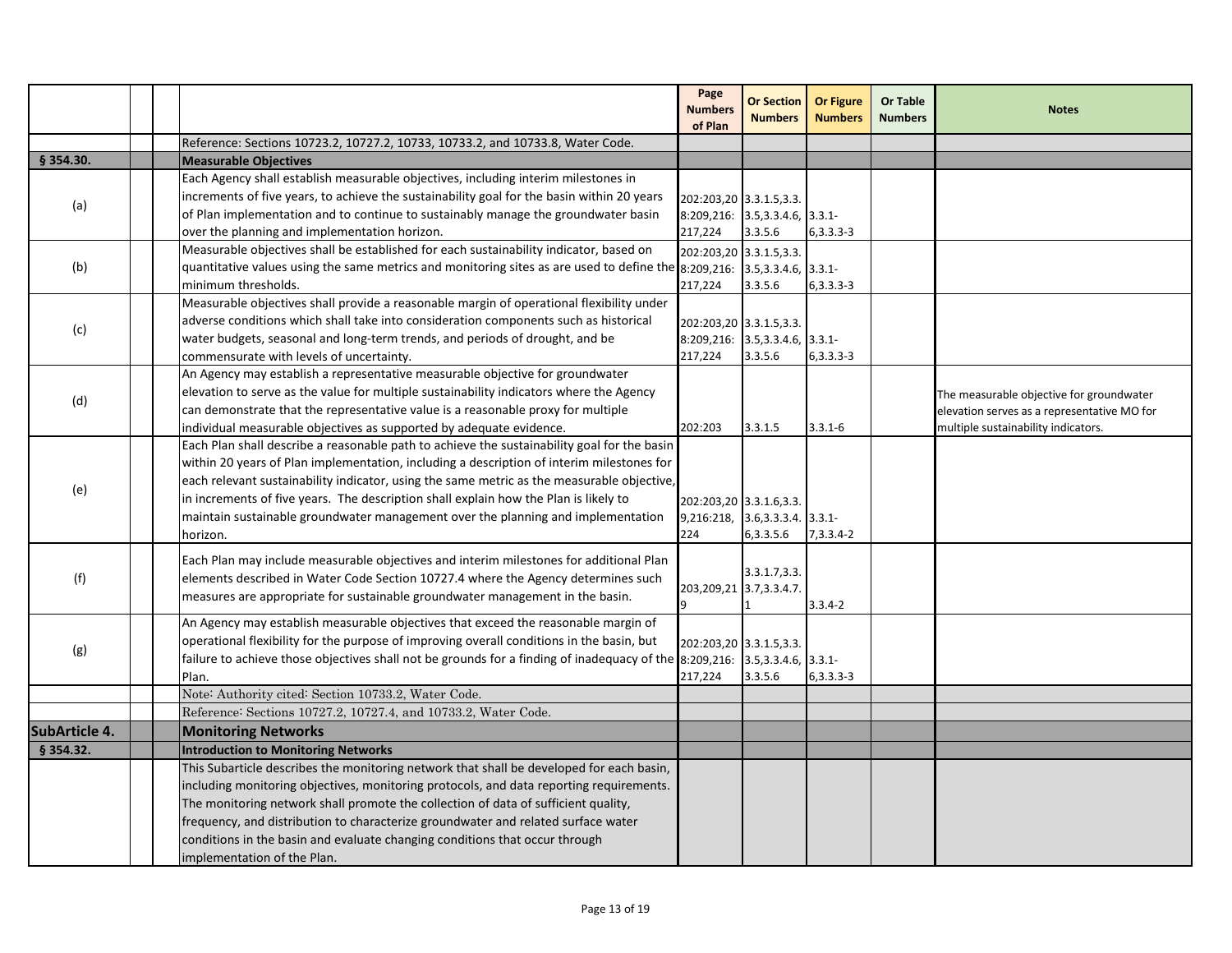|           |     |     |                                                                                                                                                                                                                                                                                                                                                                                                                                                                                                                      | Page<br><b>Numbers</b><br>of Plan | <b>Or Section</b><br><b>Numbers</b> | <b>Or Figure</b><br><b>Numbers</b> | <b>Or Table</b><br><b>Numbers</b> | <b>Notes</b>                            |
|-----------|-----|-----|----------------------------------------------------------------------------------------------------------------------------------------------------------------------------------------------------------------------------------------------------------------------------------------------------------------------------------------------------------------------------------------------------------------------------------------------------------------------------------------------------------------------|-----------------------------------|-------------------------------------|------------------------------------|-----------------------------------|-----------------------------------------|
|           |     |     | Note: Authority cited: Section 10733.2, Water Code.                                                                                                                                                                                                                                                                                                                                                                                                                                                                  |                                   |                                     |                                    |                                   |                                         |
|           |     |     | Reference: Section 10733.2, Water Code.                                                                                                                                                                                                                                                                                                                                                                                                                                                                              |                                   |                                     |                                    |                                   |                                         |
| § 354.34. |     |     | <b>Monitoring Network</b>                                                                                                                                                                                                                                                                                                                                                                                                                                                                                            |                                   |                                     |                                    |                                   |                                         |
| (a)       |     |     | Each Agency shall develop a monitoring network capable of collecting sufficient data to<br>demonstrate short-term, seasonal, and long-term trends in groundwater and related<br>surface conditions, and yield representative information about groundwater conditions<br>as necessary to evaluate Plan implementation.                                                                                                                                                                                               | 224:245,51<br>2:706               | 3.4, App 2-5                        |                                    | $3.4.1 - 1$                       |                                         |
| (b)       |     |     | Each Plan shall include a description of the monitoring network objectives for the basin,<br>including an explanation of how the network will be developed and implemented to<br>monitor groundwater and related surface conditions, and the interconnection of surface<br>water and groundwater, with sufficient temporal frequency and spatial density to<br>evaluate the affects and effectiveness of Plan implementation. The monitoring network<br>objectives shall be implemented to accomplish the following: |                                   |                                     |                                    |                                   |                                         |
|           | (1) |     | Demonstrate progress toward achieving measurable objectives described in the Plan.                                                                                                                                                                                                                                                                                                                                                                                                                                   | 224                               | 3.4                                 |                                    |                                   |                                         |
|           | (2) |     | Monitor impacts to the beneficial uses or users of groundwater.                                                                                                                                                                                                                                                                                                                                                                                                                                                      | 224                               | $\overline{3.4}$                    |                                    |                                   |                                         |
|           | (3) |     | Monitor changes in groundwater conditions relative to measurable objectives and<br>minimum thresholds.                                                                                                                                                                                                                                                                                                                                                                                                               | 224                               | 3.4                                 |                                    |                                   |                                         |
|           | (4) |     | Quantify annual changes in water budget components.                                                                                                                                                                                                                                                                                                                                                                                                                                                                  | 224                               | 3.4                                 |                                    |                                   |                                         |
| (c)       |     |     | Each monitoring network shall be designed to accomplish the following for each<br>sustainability indicator:                                                                                                                                                                                                                                                                                                                                                                                                          |                                   |                                     |                                    |                                   |                                         |
|           | (1) |     | Chronic Lowering of Groundwater Levels. Demonstrate groundwater occurrence, flow<br>directions, and hydraulic gradients between principal aquifers and surface water features<br>by the following methods:                                                                                                                                                                                                                                                                                                           |                                   |                                     |                                    |                                   |                                         |
|           |     |     | A sufficient density of monitoring wells to collect representative measurements through<br>(A) depth-discrete perforated intervals to characterize the groundwater table or                                                                                                                                                                                                                                                                                                                                          |                                   |                                     |                                    |                                   |                                         |
|           |     |     | potentiometric surface for each principal aquifer.                                                                                                                                                                                                                                                                                                                                                                                                                                                                   | 227:228                           | 3.4.1.1                             |                                    |                                   |                                         |
|           |     | (B) | Static groundwater elevation measurements shall be collected at least two times per<br>year, to represent seasonal low and seasonal high groundwater conditions.                                                                                                                                                                                                                                                                                                                                                     |                                   | 228:230,52 3.4.1.1,App<br>$2 - 7$   |                                    | App 2-7,<br>Table 2               |                                         |
|           |     |     | Reduction of Groundwater Storage. Provide an estimate of the change in annual                                                                                                                                                                                                                                                                                                                                                                                                                                        |                                   |                                     |                                    |                                   |                                         |
|           | (2) |     | groundwater in storage.                                                                                                                                                                                                                                                                                                                                                                                                                                                                                              | 204                               | 3.3.2                               |                                    |                                   |                                         |
|           | (3) |     | Seawater Intrusion. Monitor seawater intrusion using chloride concentrations, or other<br>measurements convertible to chloride concentrations, so that the current and projected<br>rate and extent of seawater intrusion for each applicable principal aquifer may be<br>calculated.                                                                                                                                                                                                                                | N/A                               |                                     |                                    |                                   | This does not apply to the SV Subbasin. |
|           | (4) |     | Degraded Water Quality. Collect sufficient spatial and temporal data from each<br>applicable principal aquifer to determine groundwater quality trends for water quality<br>indicators, as determined by the Agency, to address known water quality issues.                                                                                                                                                                                                                                                          | 209:220                           | 3.3.4                               | $3.3.4-$<br>$1:3.3.4-2$            | $3.3.4 -$<br>$1:3.3.4-2$          |                                         |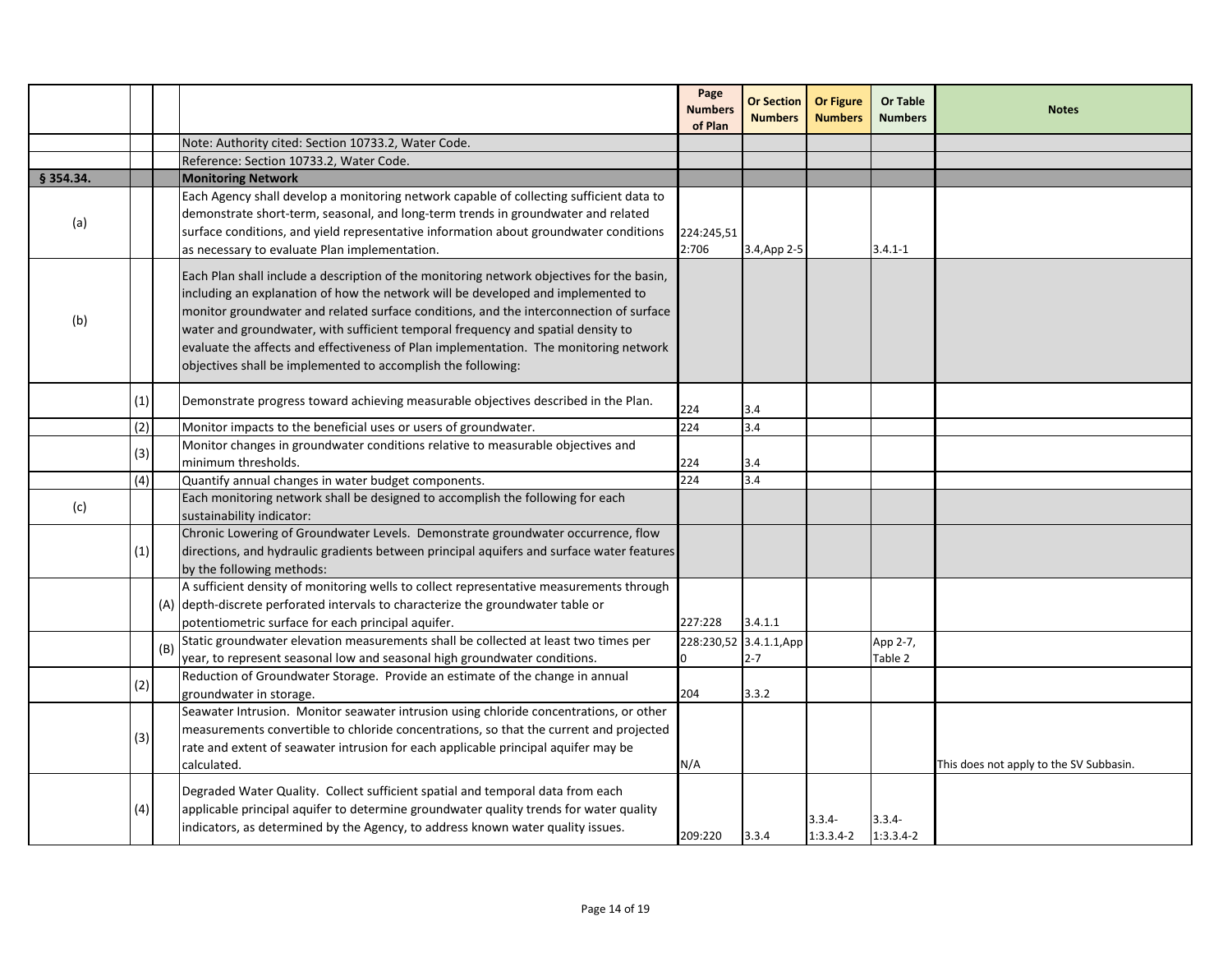|     |     |     |                                                                                           | Page<br><b>Numbers</b><br>of Plan | <b>Or Section</b><br><b>Numbers</b> | <b>Or Figure</b><br><b>Numbers</b> | <b>Or Table</b><br><b>Numbers</b> | <b>Notes</b> |
|-----|-----|-----|-------------------------------------------------------------------------------------------|-----------------------------------|-------------------------------------|------------------------------------|-----------------------------------|--------------|
|     |     |     | Land Subsidence. Identify the rate and extent of land subsidence, which may be            |                                   |                                     |                                    |                                   |              |
|     | (5) |     | measured by extensometers, surveying, remote sensing technology, or other appropriate     |                                   |                                     |                                    |                                   |              |
|     |     |     | method.                                                                                   | 243                               | 3.4.4.4                             |                                    |                                   |              |
|     |     |     | Depletions of Interconnected Surface Water. Monitor surface water and groundwater,        |                                   |                                     |                                    |                                   |              |
|     | (6) |     | where interconnected surface water conditions exist, to characterize the spatial and      |                                   |                                     |                                    |                                   |              |
|     |     |     | temporal exchanges between surface water and groundwater, and to calibrate and apply      |                                   |                                     |                                    |                                   |              |
|     |     |     | the tools and methods necessary to calculate depletions of surface water caused by        |                                   |                                     |                                    |                                   |              |
|     |     |     | groundwater extractions. The monitoring network shall be able to characterize the         |                                   |                                     |                                    |                                   |              |
|     |     |     | following:                                                                                |                                   |                                     |                                    |                                   |              |
|     |     | (A) | Flow conditions including surface water discharge, surface water head, and baseflow       |                                   |                                     |                                    |                                   |              |
|     |     |     | contribution.                                                                             | 236                               | 3.4.1.4                             | $3.4.1 - 3$                        |                                   |              |
|     |     | (B) | Identifying the approximate date and location where ephemeral or intermittent flowing     |                                   |                                     |                                    | $3.4.1 -$                         |              |
|     |     |     | streams and rivers cease to flow, if applicable.                                          | 236:238                           | 3.4.1.4                             |                                    | $3,3.4.1 - 4$                     |              |
|     |     | (C) | Temporal change in conditions due to variations in stream discharge and regional          |                                   |                                     |                                    |                                   |              |
|     |     |     | groundwater extraction.                                                                   | 236                               | 3.4.1.4                             |                                    |                                   |              |
|     |     | (D) | Other factors that may be necessary to identify adverse impacts on beneficial uses of the |                                   |                                     |                                    |                                   |              |
|     |     |     | surface water.                                                                            | 236                               | 3.4.1.4                             |                                    |                                   |              |
|     |     |     | The monitoring network shall be designed to ensure adequate coverage of sustainability    |                                   |                                     |                                    |                                   |              |
|     |     |     | indicators. If management areas are established, the quantity and density of monitoring   |                                   |                                     |                                    |                                   |              |
| (d) |     |     | sites in those areas shall be sufficient to evaluate conditions of the basin setting and  |                                   |                                     |                                    |                                   |              |
|     |     |     | sustainable management criteria specific to that area.                                    | 245                               | 3.4.4.4                             |                                    | $3.4.4 - 1$                       |              |
|     |     |     | A Plan may utilize site information and monitoring data from existing sources as part of  |                                   |                                     |                                    |                                   |              |
| (e) |     |     | the monitoring network.                                                                   | 231:234                           | 3.4.1.3                             | $3.4.1 - 2$                        | $3.4.1 - 2$                       |              |
|     |     |     | The Agency shall determine the density of monitoring sites and frequency of               |                                   |                                     |                                    |                                   |              |
| (f) |     |     | measurements required to demonstrate short-term, seasonal, and long-term trends           |                                   |                                     |                                    |                                   |              |
|     |     |     | based upon the following factors:                                                         |                                   |                                     |                                    |                                   |              |
|     | (1) |     | Amount of current and projected groundwater use.                                          | 228.244                           | 3.4.1.1                             | $3.4.4 - 1$                        |                                   |              |
|     |     |     | Aquifer characteristics, including confined or unconfined aquifer conditions, or other    |                                   |                                     |                                    |                                   |              |
|     | (2) |     | physical characteristics that affect groundwater flow.                                    | 228                               | 3.4.1.1                             |                                    |                                   |              |
|     |     |     | Impacts to beneficial uses and users of groundwater and land uses and property interests  |                                   |                                     |                                    |                                   |              |
|     | (3) |     | affected by groundwater production, and adjacent basins that could affect the ability of  |                                   |                                     |                                    |                                   |              |
|     |     |     | that basin to meet the sustainability goal.                                               | 228                               | 3.4.1.1                             |                                    |                                   |              |
|     |     |     | Whether the Agency has adequate long-term existing monitoring results or other            |                                   |                                     |                                    |                                   |              |
|     | (4) |     | technical information to demonstrate an understanding of aquifer response.                | 228                               | 3.4.1.1                             |                                    |                                   |              |
| (g) |     |     | Each Plan shall describe the following information about the monitoring network:          |                                   |                                     |                                    |                                   |              |
|     | (1) |     | Scientific rationale for the monitoring site selection process.                           | 242                               | 3.4.4                               |                                    |                                   |              |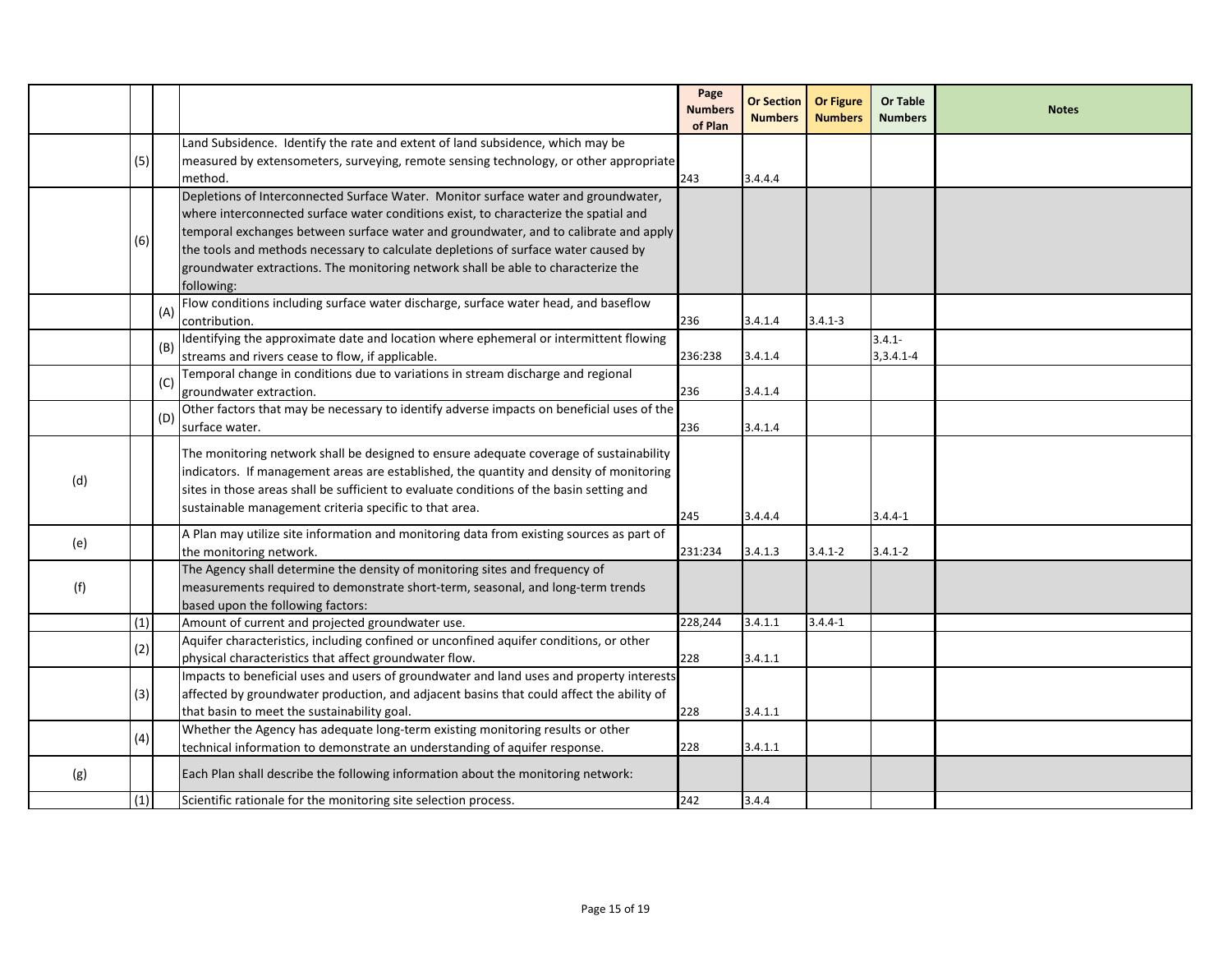|           |     |                                                                                                                                                                                  | Page<br><b>Numbers</b><br>of Plan | <b>Or Section</b><br><b>Numbers</b> | <b>Or Figure</b><br><b>Numbers</b> | <b>Or Table</b><br><b>Numbers</b> | <b>Notes</b>                              |
|-----------|-----|----------------------------------------------------------------------------------------------------------------------------------------------------------------------------------|-----------------------------------|-------------------------------------|------------------------------------|-----------------------------------|-------------------------------------------|
|           |     | Consistency with data and reporting standards described in Section 352.4. If a site is not                                                                                       |                                   |                                     |                                    |                                   |                                           |
|           |     | consistent with those standards, the Plan shall explain the necessity of the site to the                                                                                         |                                   |                                     |                                    |                                   |                                           |
|           | (2) | monitoring network, and how any variation from the standards will not affect the                                                                                                 |                                   |                                     |                                    |                                   |                                           |
|           |     | usefulness of the results obtained.                                                                                                                                              | 228                               | 3.4.1.1                             |                                    |                                   |                                           |
|           |     | For each sustainability indicator, the quantitative values for the minimum threshold,                                                                                            |                                   |                                     |                                    |                                   |                                           |
|           | (3) | measurable objective, and interim milestones that will be measured at each monitoring                                                                                            |                                   |                                     |                                    |                                   |                                           |
|           |     | site or representative monitoring sites established pursuant to Section 354.36.                                                                                                  |                                   |                                     |                                    |                                   |                                           |
|           |     |                                                                                                                                                                                  | 240                               | 3.4.1.5                             |                                    |                                   |                                           |
|           |     | The location and type of each monitoring site within the basin displayed on a map, and                                                                                           |                                   |                                     |                                    |                                   |                                           |
| (h)       |     | reported in tabular format, including information regarding the monitoring site type,                                                                                            |                                   |                                     |                                    |                                   |                                           |
|           |     | frequency of measurement, and the purposes for which the monitoring site is being                                                                                                |                                   |                                     |                                    |                                   |                                           |
|           |     | used.                                                                                                                                                                            | 229                               | 3.4.1.1.1                           | $3.4.1 - 1$                        |                                   |                                           |
|           |     | The monitoring protocols developed by each Agency shall include a description of                                                                                                 |                                   |                                     |                                    |                                   |                                           |
|           |     | technical standards, data collection methods, and other procedures or protocols                                                                                                  |                                   |                                     |                                    |                                   |                                           |
| (i)       |     | pursuant to Water Code Section 10727.2(f) for monitoring sites or other data collection                                                                                          |                                   |                                     |                                    |                                   |                                           |
|           |     | facilities to ensure that the monitoring network utilizes comparable data and                                                                                                    |                                   | 228:231,23 3.4.1.1.1,3.             |                                    |                                   |                                           |
|           |     | methodologies.                                                                                                                                                                   | 5:236                             | 4.1.3.1                             | $3.4.1 - 1$                        |                                   |                                           |
|           |     | An Agency that has demonstrated that undesirable results related to one or more                                                                                                  |                                   |                                     |                                    |                                   |                                           |
| (i)       |     | sustainability indicators are not present and are not likely to occur in a basin, as                                                                                             |                                   |                                     |                                    |                                   |                                           |
|           |     | described in Section 354.26, shall not be required to establish a monitoring network                                                                                             |                                   |                                     |                                    |                                   | A monitoring network is required for this |
|           |     | related to those sustainability indicators.                                                                                                                                      | N/A                               |                                     |                                    |                                   | subbasin.                                 |
|           |     | Note: Authority cited: Section 10733.2, Water Code.                                                                                                                              |                                   |                                     |                                    |                                   |                                           |
|           |     | Reference: Sections 10723.2, 10727.2, 10727.4, 10728, 10733, 10733.2, and 10733.8,                                                                                               |                                   |                                     |                                    |                                   |                                           |
|           |     | <b>Water Code</b>                                                                                                                                                                |                                   |                                     |                                    |                                   |                                           |
| § 354.36. |     | <b>Representative Monitoring</b>                                                                                                                                                 |                                   |                                     |                                    |                                   |                                           |
|           |     | Each Agency may designate a subset of monitoring sites as representative of conditions                                                                                           |                                   |                                     |                                    |                                   |                                           |
|           |     | in the basin or an area of the basin, as follows:                                                                                                                                |                                   |                                     |                                    |                                   |                                           |
|           |     | Representative monitoring sites may be designated by the Agency as the point at which                                                                                            |                                   |                                     |                                    |                                   |                                           |
| (a)       |     | sustainability indicators are monitored, and for which quantitative values for minimum                                                                                           |                                   |                                     |                                    |                                   |                                           |
|           |     | thresholds, measurable objectives, and interim milestones are defined.                                                                                                           |                                   |                                     |                                    |                                   |                                           |
|           |     |                                                                                                                                                                                  | 229                               | 3.4.1.1.1                           | $3.4.1 - 1$                        |                                   |                                           |
| (b)       |     | (b) Groundwater elevations may be used as a proxy for monitoring other sustainability                                                                                            |                                   |                                     |                                    |                                   |                                           |
|           |     | indicators if the Agency demonstrates the following:                                                                                                                             |                                   |                                     |                                    |                                   |                                           |
|           |     | Significant correlation exists between groundwater elevations and the sustainability                                                                                             |                                   |                                     |                                    |                                   |                                           |
|           | (1) | indicators for which groundwater elevation measurements serve as a proxy.                                                                                                        |                                   |                                     |                                    |                                   |                                           |
|           |     |                                                                                                                                                                                  | 204                               | 3.3.2                               |                                    |                                   |                                           |
|           |     | Measurable objectives established for groundwater elevation shall include a reasonable<br>margin of operational flexibility taking into consideration the basin setting to avoid |                                   |                                     |                                    |                                   |                                           |
|           | (2) |                                                                                                                                                                                  |                                   |                                     |                                    |                                   |                                           |
|           |     | undesirable results for the sustainability indicators for which groundwater elevation                                                                                            |                                   |                                     |                                    |                                   |                                           |
|           |     | measurements serve as a proxy.                                                                                                                                                   | 57                                | 2.1.2                               |                                    |                                   |                                           |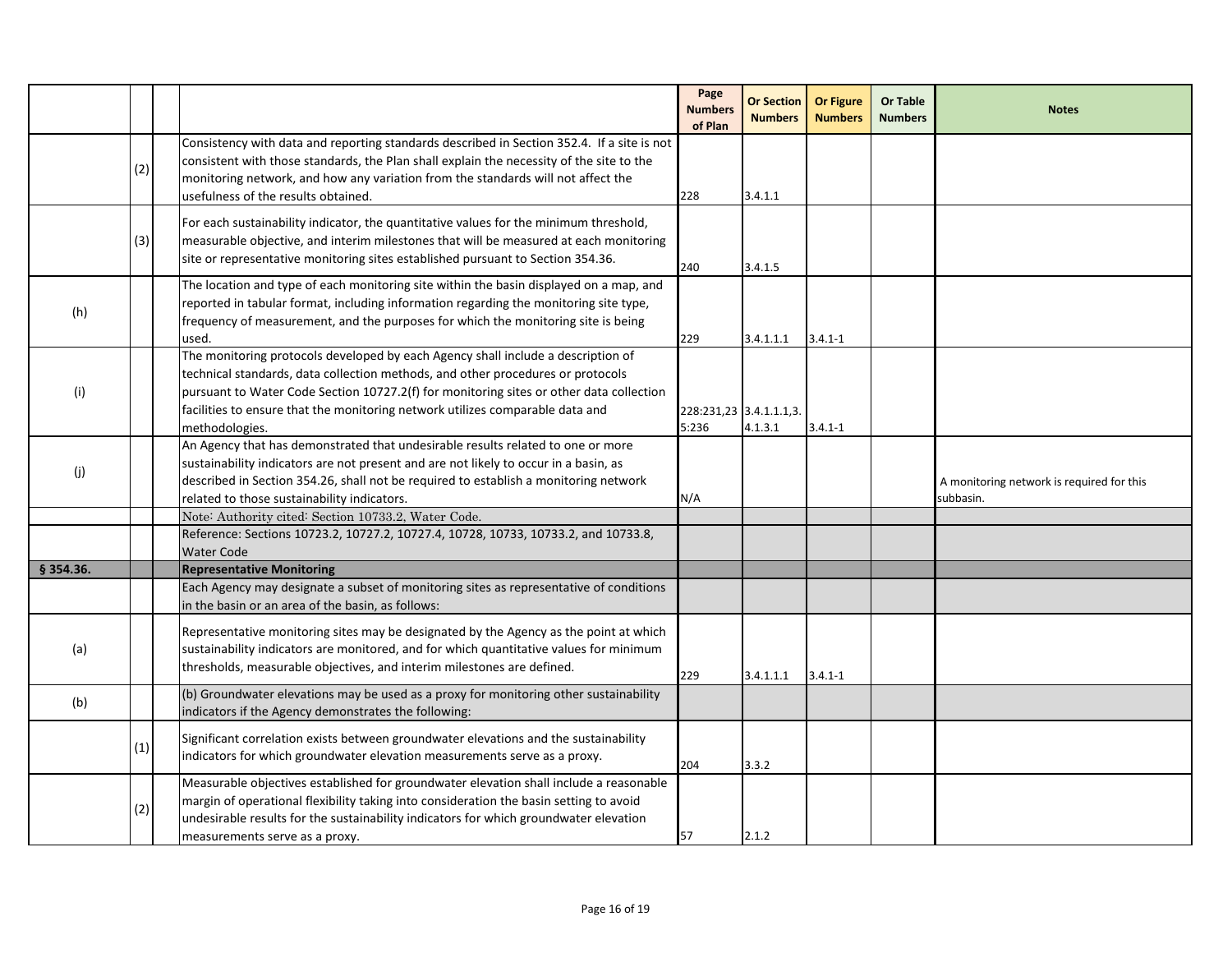|           |     |                                                                                                                                                                                                                                                                                                                                       | Page<br><b>Numbers</b><br>of Plan | <b>Or Section</b><br><b>Numbers</b> | <b>Or Figure</b><br><b>Numbers</b> | <b>Or Table</b><br><b>Numbers</b> | <b>Notes</b>          |
|-----------|-----|---------------------------------------------------------------------------------------------------------------------------------------------------------------------------------------------------------------------------------------------------------------------------------------------------------------------------------------|-----------------------------------|-------------------------------------|------------------------------------|-----------------------------------|-----------------------|
| (c)       |     | The designation of a representative monitoring site shall be supported by adequate<br>evidence demonstrating that the site reflects general conditions in the area.                                                                                                                                                                   | 194                               | 3.3.1.4                             |                                    |                                   |                       |
|           |     | Note: Authority cited: Section 10733.2, Water Code.                                                                                                                                                                                                                                                                                   |                                   |                                     |                                    |                                   |                       |
|           |     | Reference: Sections 10727.2 and 10733.2, Water Code                                                                                                                                                                                                                                                                                   |                                   |                                     |                                    |                                   |                       |
| § 354.38. |     | <b>Assessment and Improvement of Monitoring Network</b>                                                                                                                                                                                                                                                                               |                                   |                                     |                                    |                                   |                       |
| (a)       |     | Each Agency shall review the monitoring network and include an evaluation in the Plan<br>and each five-year assessment, including a determination of uncertainty and whether<br>there are data gaps that could affect the ability of the Plan to achieve the sustainability<br>goal for the basin.                                    | 242                               | 3.4.2                               |                                    |                                   |                       |
| (b)       |     | Each Agency shall identify data gaps wherever the basin does not contain a sufficient<br>number of monitoring sites, does not monitor sites at a sufficient frequency, or utilizes<br>monitoring sites that are unreliable, including those that do not satisfy minimum<br>standards of the monitoring network adopted by the Agency. | 242,512:70 3.4.2, App             | $2 - 5$                             |                                    |                                   | Appendix 2-5          |
| (c)       |     | If the monitoring network contains data gaps, the Plan shall include a description of the<br>following:                                                                                                                                                                                                                               |                                   |                                     |                                    |                                   |                       |
|           | (1) | The location and reason for data gaps in the monitoring network.                                                                                                                                                                                                                                                                      | 514:519                           | App 2-5                             |                                    | App 2-5,<br>Table 1               | Appendix 2-5, Table 1 |
|           | (2) | Local issues and circumstances that limit or prevent monitoring.                                                                                                                                                                                                                                                                      | 242                               | 3.4.2                               |                                    |                                   |                       |
| (d)       |     | Each Agency shall describe steps that will be taken to fill data gaps before the next five-<br>year assessment, including the location and purpose of newly added or installed<br>monitoring sites.                                                                                                                                   | 514:519                           | App 2-5                             |                                    | App 2-5,<br>Table 1               |                       |
| (e)       |     | Each Agency shall adjust the monitoring frequency and density of monitoring sites to<br>provide an adequate level of detail about site-specific surface water and groundwater<br>conditions and to assess the effectiveness of management actions under circumstances<br>that include the following:                                  |                                   |                                     |                                    |                                   |                       |
|           | (1) | Minimum threshold exceedances.                                                                                                                                                                                                                                                                                                        |                                   | 242,514:51 3.4.4,app 2-             |                                    | App 2-5,<br>Table 1               |                       |
|           | (2) | Highly variable spatial or temporal conditions.                                                                                                                                                                                                                                                                                       |                                   | 242,514:51 3.4.4,app 2-             |                                    | App 2-5,<br>Table 1               |                       |
|           | (3) | Adverse impacts to beneficial uses and users of groundwater.                                                                                                                                                                                                                                                                          |                                   | 242,514:51 3.4.4,app 2-             |                                    | App 2-5,<br>Table 1               |                       |
|           | (4) | The potential to adversely affect the ability of an adjacent basin to implement its Plan or<br>impede achievement of sustainability goals in an adjacent basin.                                                                                                                                                                       |                                   | 242,514:51 3.4.4,app 2-             |                                    | App 2-5,<br>Table 1               |                       |
|           |     | Note: Authority cited: Section 10733.2, Water Code.                                                                                                                                                                                                                                                                                   |                                   |                                     |                                    |                                   |                       |
|           |     | Reference: Sections 10723.2, 10727.2, 10728.2, 10733, 10733.2, and 10733.8, Water<br>Code                                                                                                                                                                                                                                             |                                   |                                     |                                    |                                   |                       |
| § 354.40. |     | <b>Reporting Monitoring Data to the Department</b>                                                                                                                                                                                                                                                                                    |                                   |                                     |                                    |                                   |                       |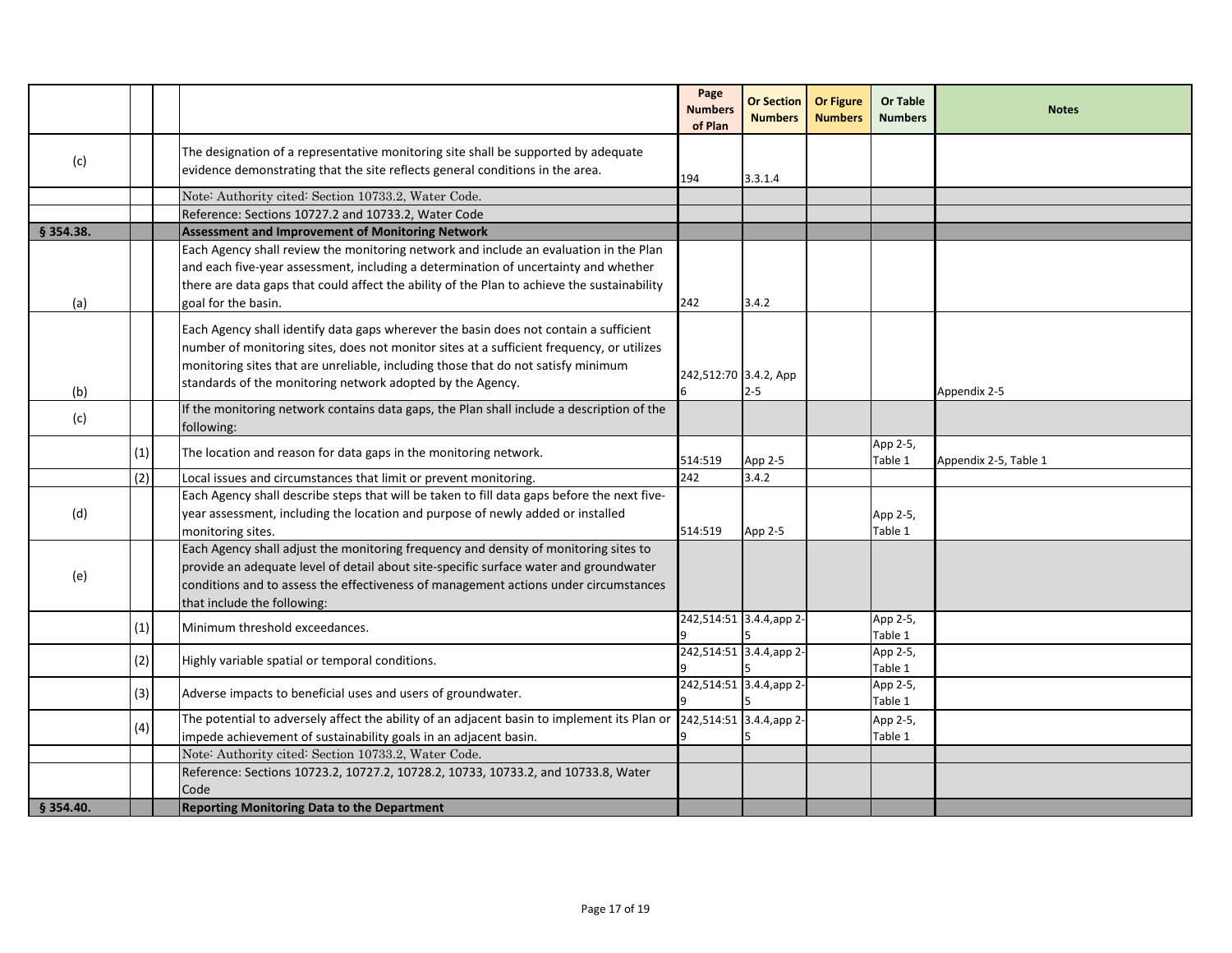|               |     |                                                                                                                                                                                                                                                                                                                                                                                                                                              | Page<br><b>Numbers</b><br>of Plan                                     | <b>Or Section</b><br><b>Numbers</b>                                                | <b>Or Figure</b><br><b>Numbers</b> | <b>Or Table</b><br><b>Numbers</b> | <b>Notes</b> |
|---------------|-----|----------------------------------------------------------------------------------------------------------------------------------------------------------------------------------------------------------------------------------------------------------------------------------------------------------------------------------------------------------------------------------------------------------------------------------------------|-----------------------------------------------------------------------|------------------------------------------------------------------------------------|------------------------------------|-----------------------------------|--------------|
|               |     | Monitoring data shall be stored in the data management system developed pursuant to<br>Section 352.6. A copy of the monitoring data shall be included in the Annual Report and<br>submitted electronically on forms provided by the Department.                                                                                                                                                                                              |                                                                       |                                                                                    |                                    |                                   |              |
|               |     | Note: Authority cited: Section 10733.2, Water Code.                                                                                                                                                                                                                                                                                                                                                                                          |                                                                       |                                                                                    |                                    |                                   |              |
| SubArticle 5. |     | Reference: Sections 10728, 10728.2, 10733.2, and 10733.8, Water Code.                                                                                                                                                                                                                                                                                                                                                                        |                                                                       |                                                                                    |                                    |                                   |              |
| § 354.42.     |     | <b>Projects and Management Actions</b><br><b>Introduction to Projects and Management Actions</b>                                                                                                                                                                                                                                                                                                                                             |                                                                       |                                                                                    |                                    |                                   |              |
|               |     | This Subarticle describes the criteria for projects and management actions to be included<br>in a Plan to meet the sustainability goal for the basin in a manner that can be maintained<br>over the planning and implementation horizon.                                                                                                                                                                                                     |                                                                       |                                                                                    |                                    |                                   |              |
|               |     | Note: Authority cited: Section 10733.2, Water Code.<br>Reference: Section 10733.2, Water Code.                                                                                                                                                                                                                                                                                                                                               |                                                                       |                                                                                    |                                    |                                   |              |
| § 354.44.     |     | <b>Projects and Management Actions</b>                                                                                                                                                                                                                                                                                                                                                                                                       |                                                                       |                                                                                    |                                    |                                   |              |
| (a)           |     | Each Plan shall include a description of the projects and management actions the Agency<br>has determined will achieve the sustainability goal for the basin, including projects and<br>management actions to respond to changing conditions in the basin.                                                                                                                                                                                   | 246:291                                                               |                                                                                    | $4.1 - 1$                          | $4.2 - 1.4.3 - 1$                 |              |
| (b)           |     | Each Plan shall include a description of the projects and management actions that<br>include the following:                                                                                                                                                                                                                                                                                                                                  |                                                                       |                                                                                    |                                    |                                   |              |
|               | (1) | A list of projects and management actions proposed in the Plan with a description of the<br>measurable objective that is expected to benefit from the project or management action.<br>The list shall include projects and management actions that may be utilized to meet<br>interim milestones, the exceedance of minimum thresholds, or where undesirable results<br>have occurred or are imminent. The Plan shall include the following: |                                                                       |                                                                                    |                                    |                                   |              |
|               |     | A description of the circumstances under which projects or management actions shall be<br>implemented, the criteria that would trigger implementation and termination of projects<br>or management actions, and the process by which the Agency shall determine that<br>conditions requiring the implementation of particular projects or management actions<br>(A) have occurred.                                                           | 254, 255: 25 2.1, 4.2.3.1,<br>260, 261, 26 5, 4. 2. 6, 4. 2.<br>2:263 | 4.2.1.1, 4.2.<br>6,257,258, 4.2.4.1,4.2.                                           |                                    |                                   |              |
|               |     | The process by which the Agency shall provide notice to the public and other agencies<br>(B) that the implementation of projects or management actions is being considered or has<br>been implemented, including a description of the actions to be taken.                                                                                                                                                                                   | 7,259,261,<br>262,263                                                 | 4.2.1.3,4.2.<br>2.3,4.2.3.2,<br>254,256,25 4.2.4.3,4.2.<br>5.2,4.2.6.2,<br>4.2.7.2 |                                    |                                   |              |
|               | (2) | If overdraft conditions are identified through the analysis required by Section 354.18, the<br>Plan shall describe projects or management actions, including a quantification of demand<br>reduction or other methods, for the mitigation of overdraft.                                                                                                                                                                                      | 252                                                                   | 4.2                                                                                |                                    | $4.2 - 1$                         |              |